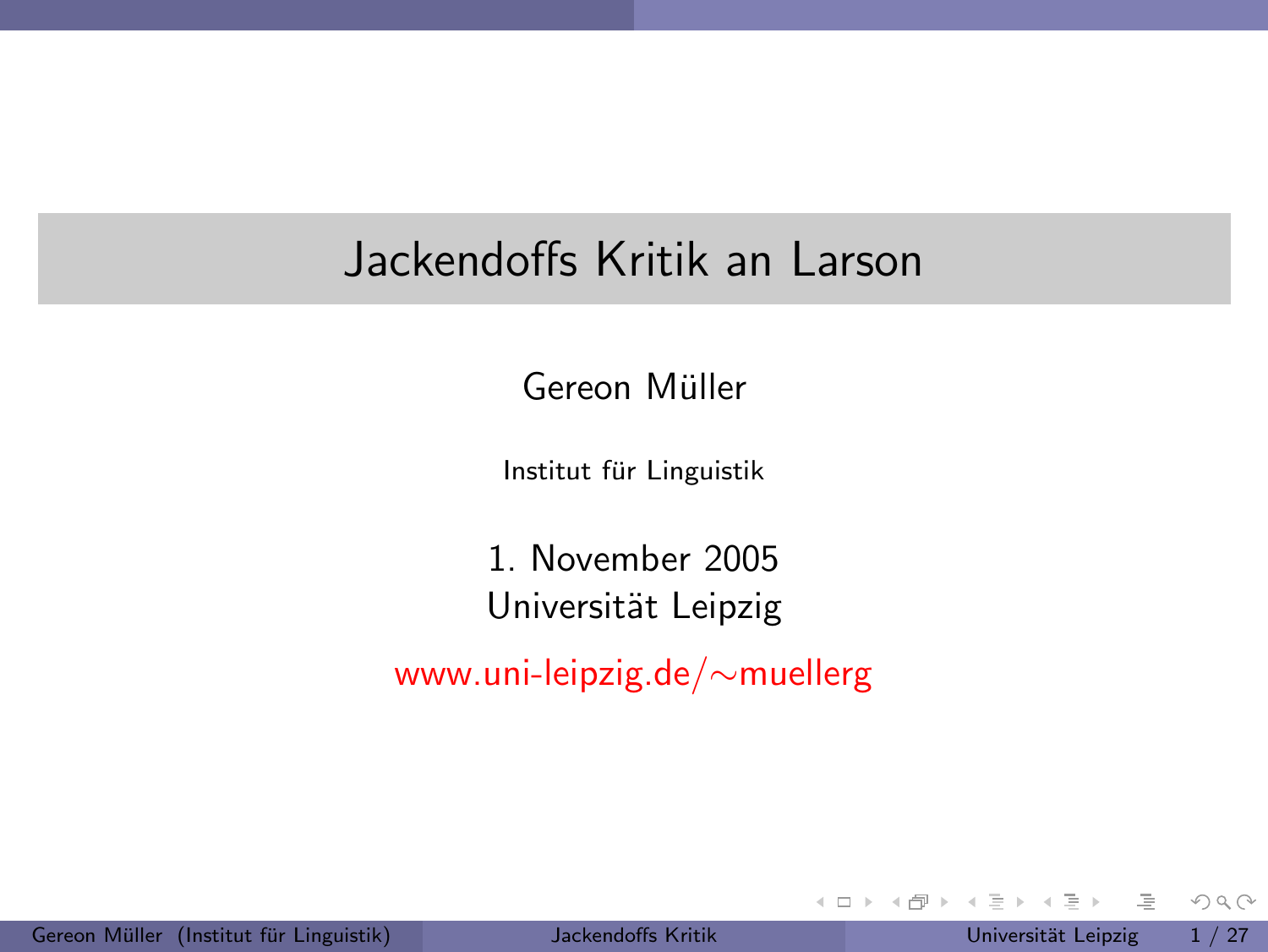#### Jackendoff (1990): On Larson's Account of the Double Object Construction

 $\Xi \rightarrow -4$  $\equiv$ 

- ← ロ ト → 印 ト →

 $\equiv$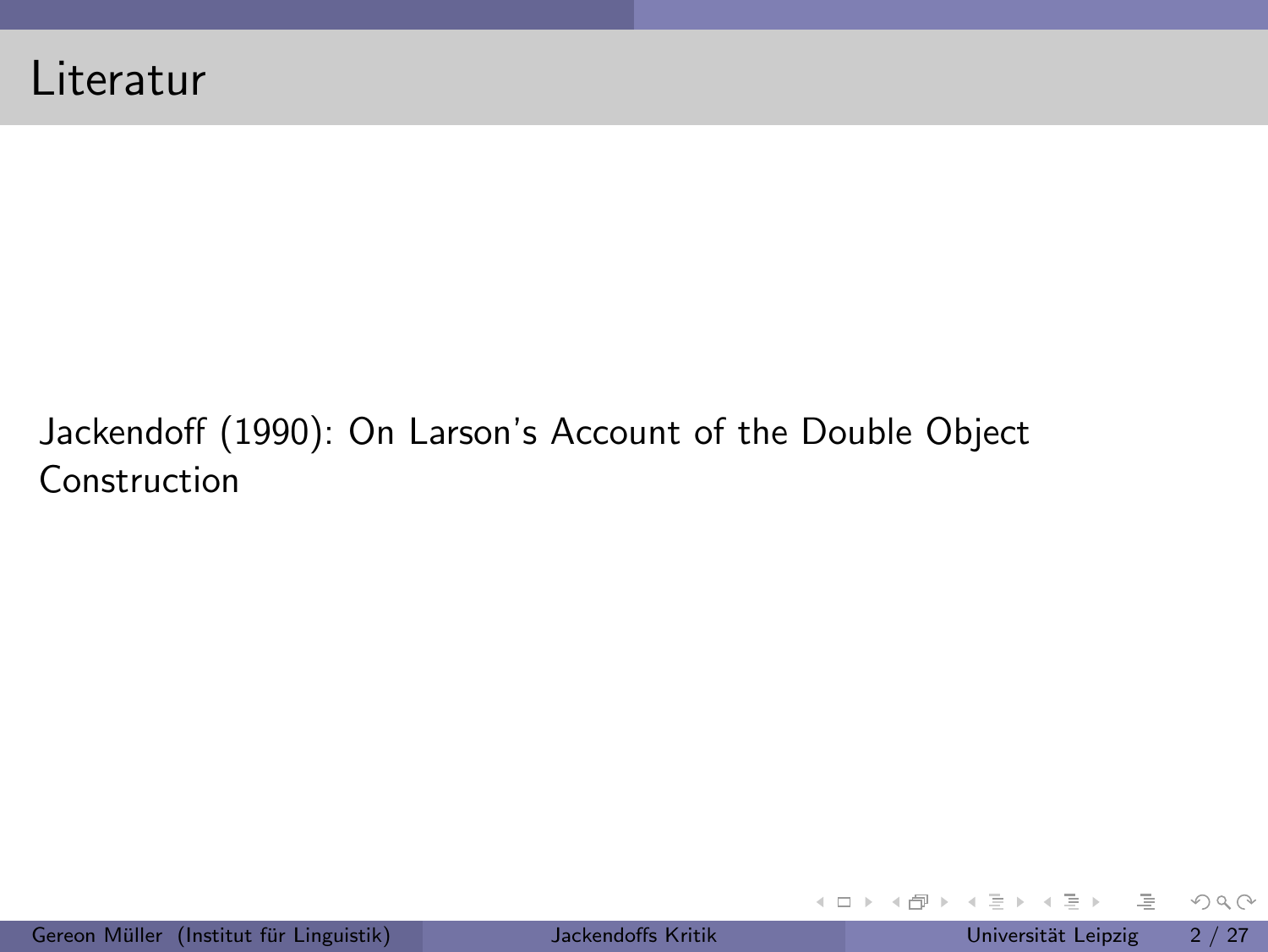#### Hauptthese

Jackendoff:

Die von Barss und Lasnik festgestellten Asymmetrien (bzgl. Bindung, Superiorität, negativer Polarität, usw.) in Doppel-Objekt-Konstruktionen im Englischen können nicht rein strukturell wie bei Larson analysiert werden; vielmehr zeigen empirische Fakten und theoretische Überlegungen, dass C-Kommando allein nicht das relevante Konzept ist, sondern dass auch Linearität eine Rolle spielt.

Konkret:

■ keine binäre Verzweigung in der VP

Bindung wird definiert über das Konzept im Bereich von  $(=$ C-Kommando und Präzedenz)

 $OQ$ 

国際 トイラト イラ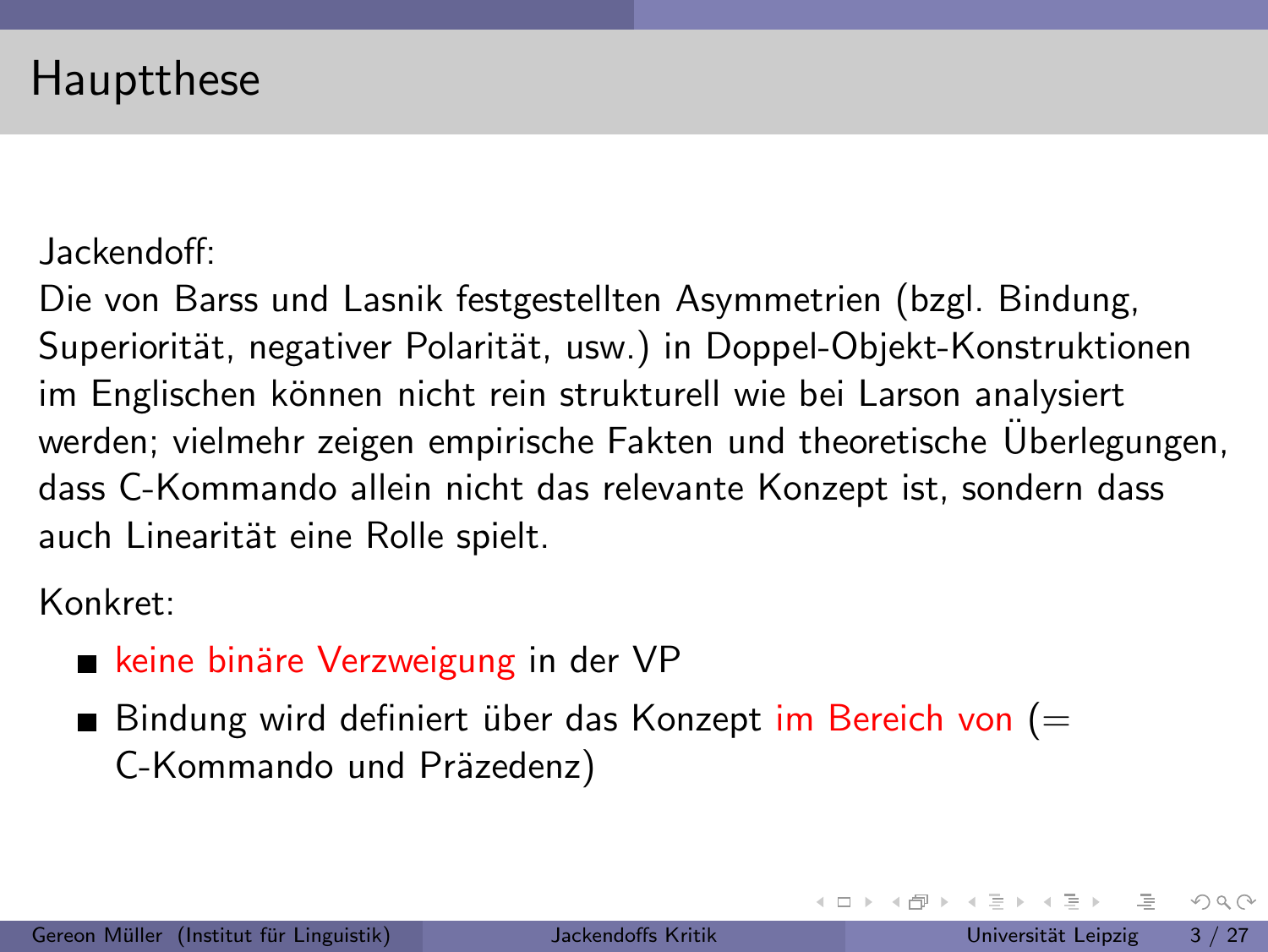Erstes Scheinargument: "Ein-Komplement-Hypothese"  $(=$  binäre Verweigung):

Das ist nur eine nette formale Symmetrie. Es ist nirgendwo gezeigt, dass die Theorie der Grammatik dadurch interessant beschränkt wird, oder dass das Leben für das sprachlernende Kind dadurch einfacher wird. Darüber hinaus werden zuhauf leere funktionale Köpfe ohne inhärente Motivation postuliert.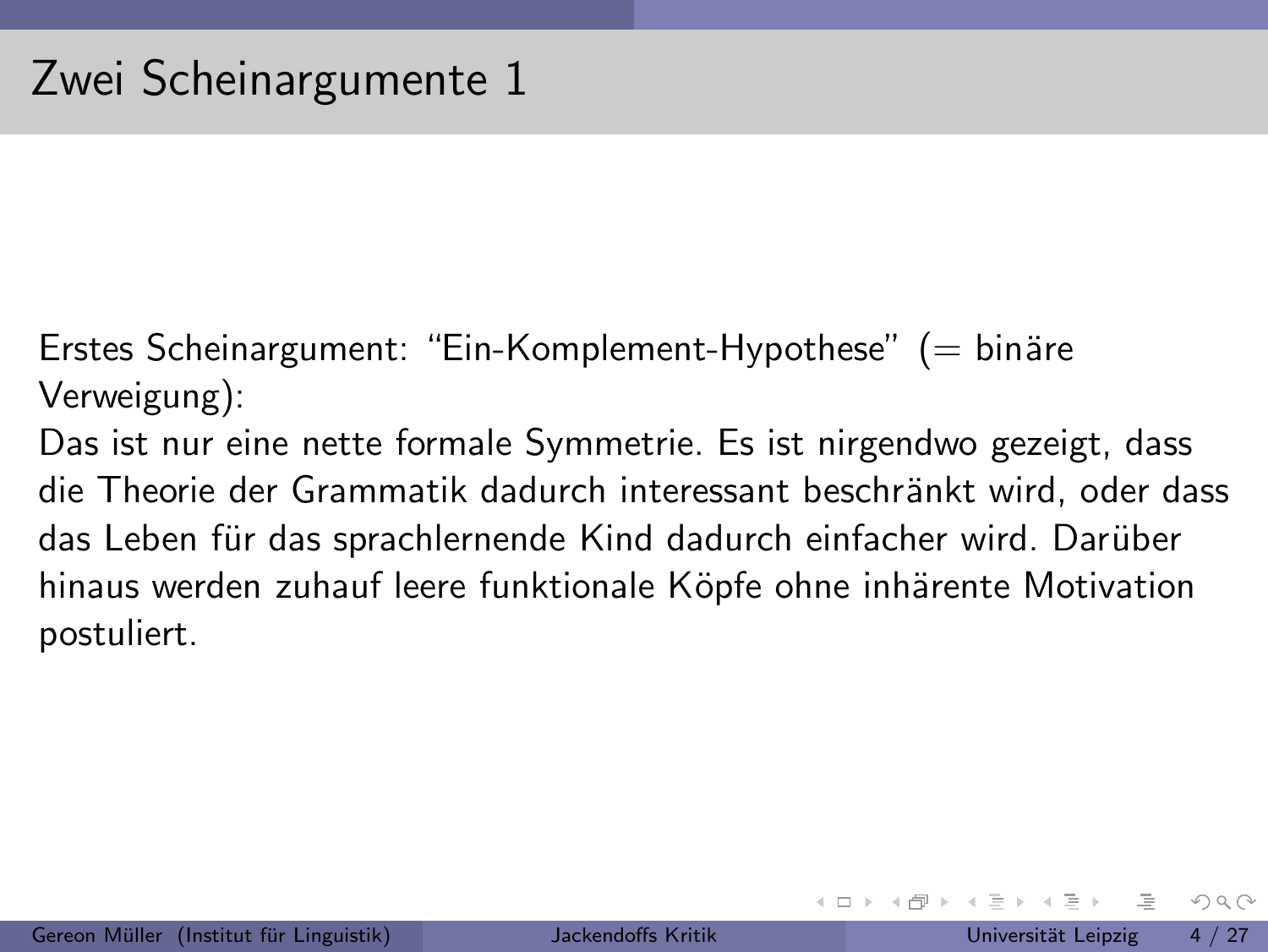### Zwei Scheinargumente 2a

Zweites Scheinargument: Verzicht auf Linearität in der Definition von Bindungsdomänen.

Behauptung:

Dies ist auch nur ein Scheinargument, wie die Beschränkungen für intersententielle Anaphora zeigen. Im Text kann ein Pronomen ein Antezedens in vorhergehenden Satz haben, aber nicht im folgenden Satz.

- $(1)$  a. I saw George<sub>1</sub> yesterday. He<sub>1</sub> looked good.
	- b.  $*$ I saw him<sub>1</sub> yesterday. George<sub>1</sub> looked good.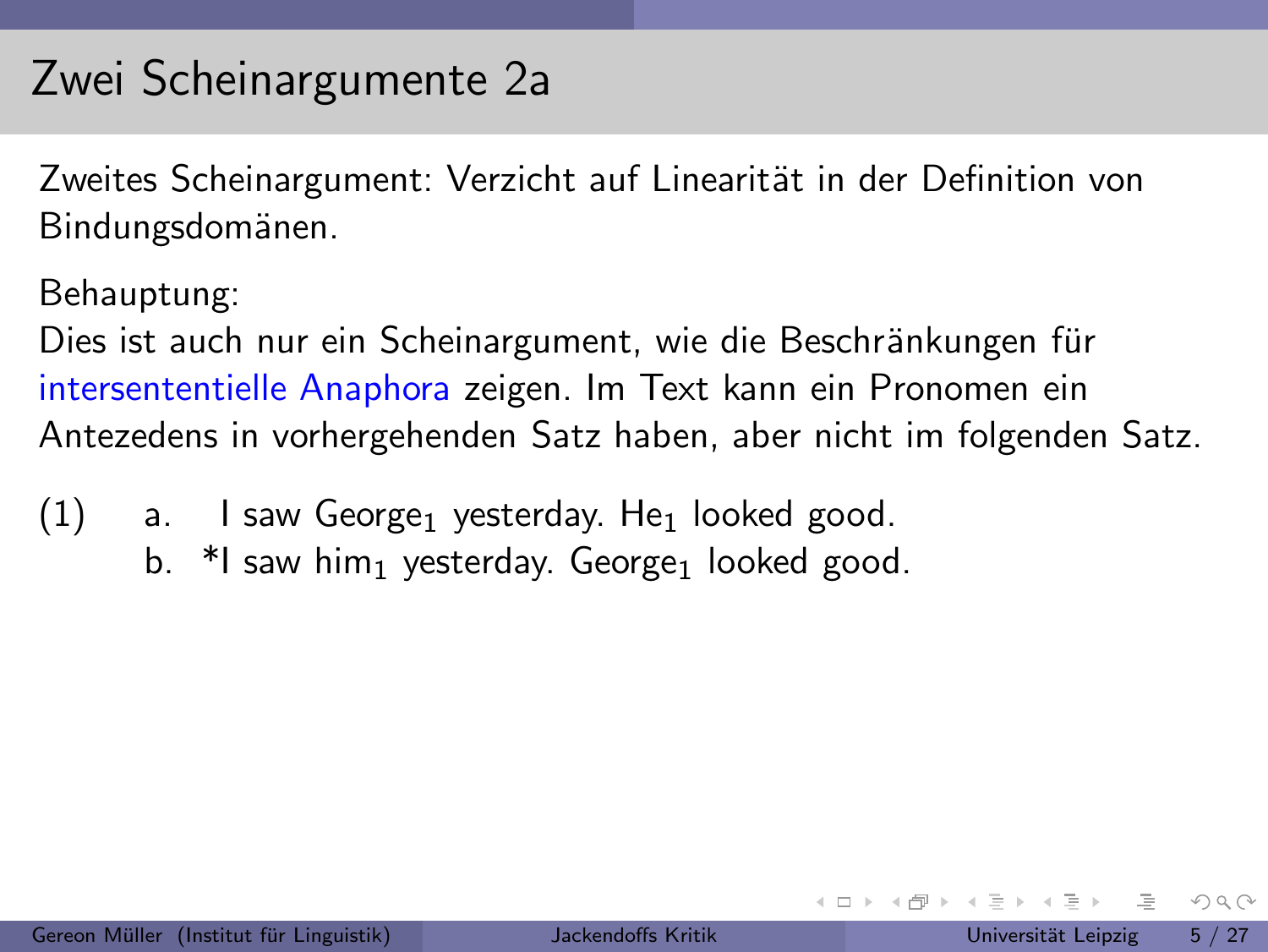## Zwei Scheinargumente 2a

Zweites Scheinargument: Verzicht auf Linearität in der Definition von Bindungsdomänen.

Behauptung:

Dies ist auch nur ein Scheinargument, wie die Beschränkungen für intersententielle Anaphora zeigen. Im Text kann ein Pronomen ein Antezedens in vorhergehenden Satz haben, aber nicht im folgenden Satz.

- $(1)$  a. I saw George<sub>1</sub> yesterday. He<sub>1</sub> looked good.
	- b.  $*$ I saw him<sub>1</sub> yesterday. George<sub>1</sub> looked good.

Dasselbe gilt für Koordinationen.

- $(2)$  a. Fred mentioned that I saw George<sub>1</sub> yesterday and that he<sub>1</sub> looked good.
	- b. \*Fred mentioned that I saw him<sub>1</sub> yesterday and that George<sub>1</sub> looked good.

 $OQ$ 

 $\left\{ \begin{array}{ccc} 1 & 0 & 0 \\ 0 & 1 & 0 \end{array} \right\}$  ,  $\left\{ \begin{array}{ccc} 0 & 0 & 0 \\ 0 & 0 & 0 \end{array} \right\}$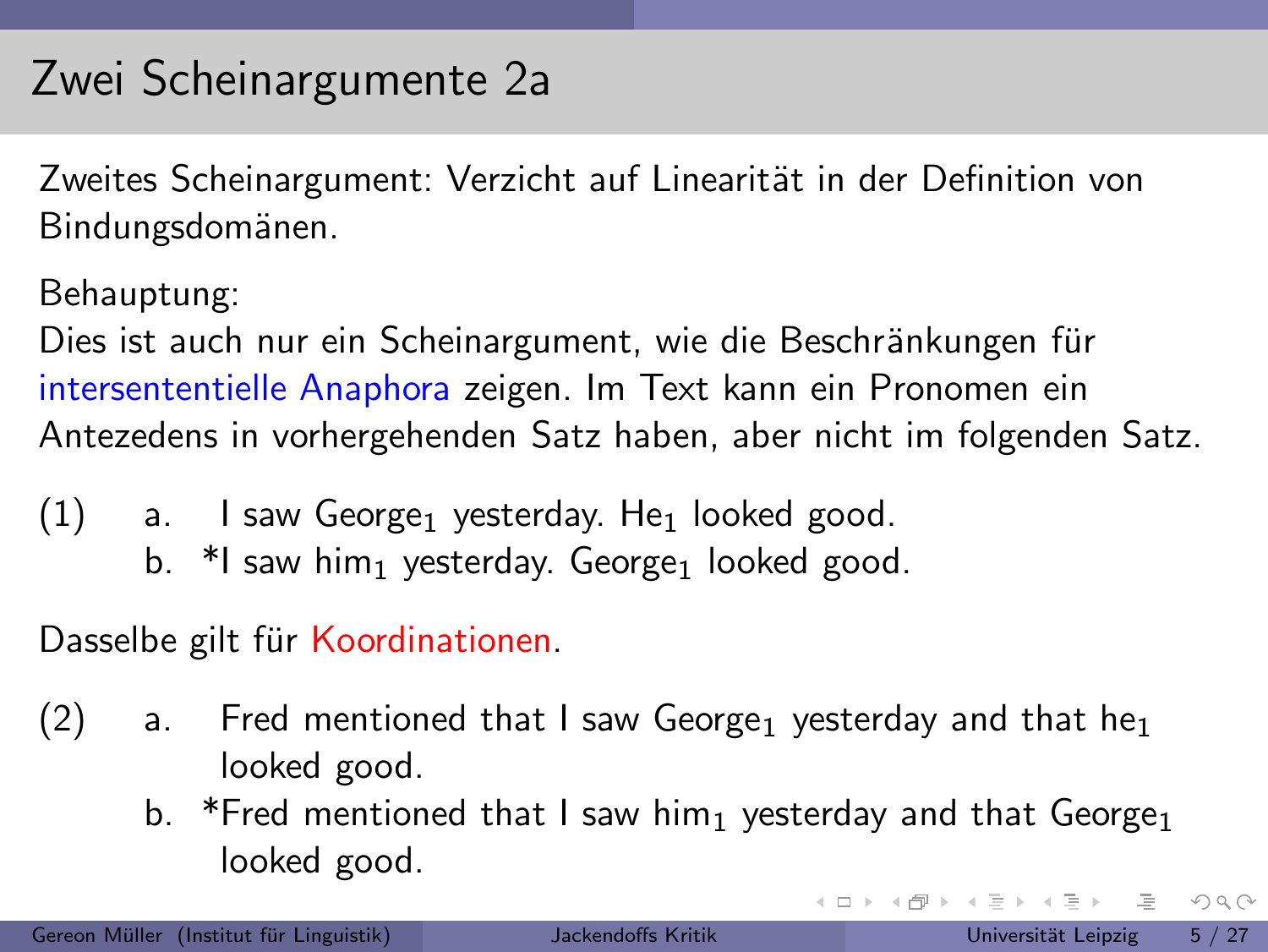Konklusion:

Bei intersententiellen pronominalen Bezügen braucht man den Begriff der Linearität auf jeden Fall; warum also nicht auch bei intersententiellen Pronomina?

 $\leftarrow$   $\Box$   $\rightarrow$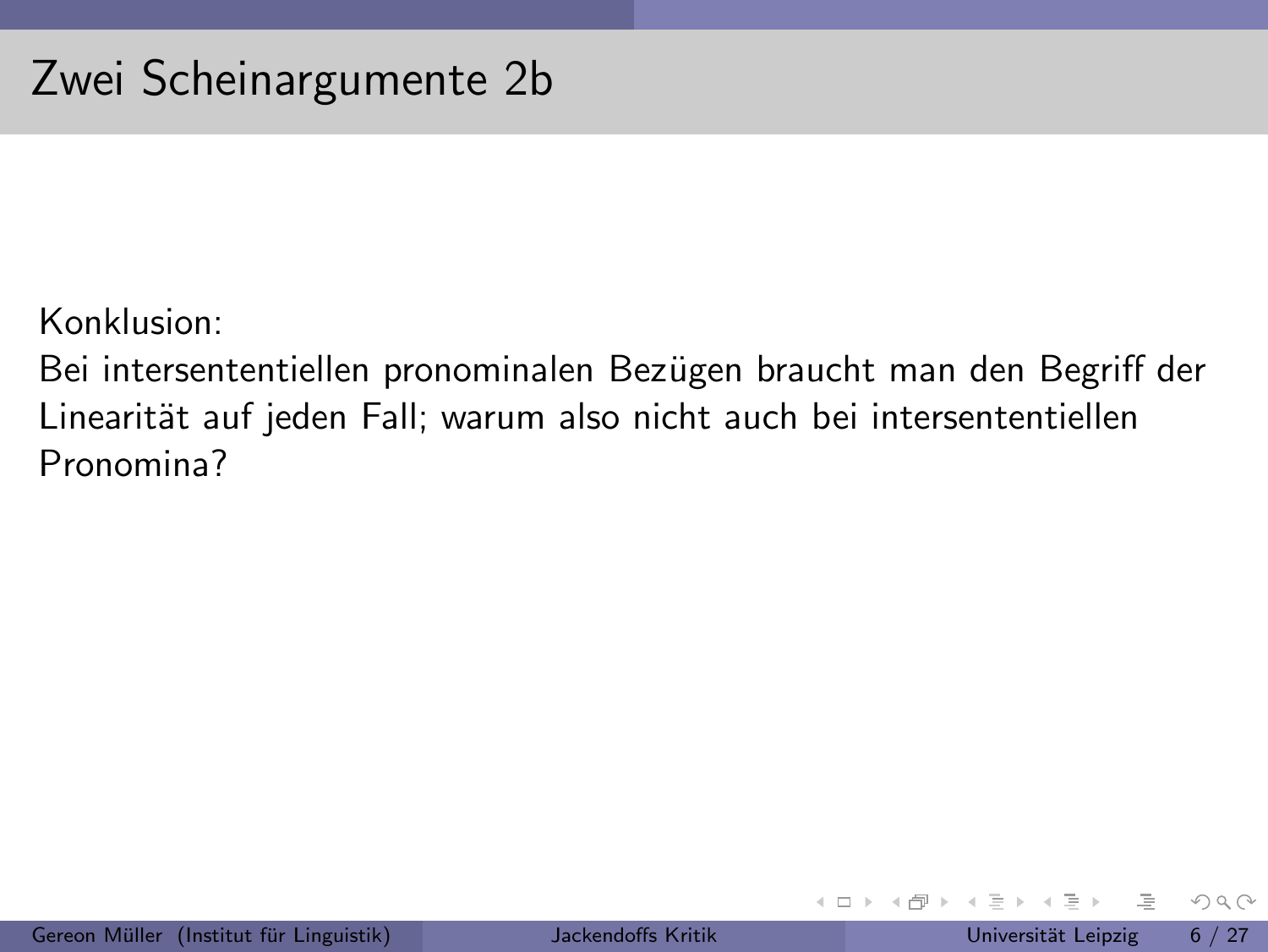Konklusion:

Bei intersententiellen pronominalen Bezügen braucht man den Begriff der Linearität auf jeden Fall; warum also nicht auch bei intersententiellen Pronomina?

Ausblick:

Viele der sonstigen konzeptuellen Einwände von Jackendoff scheinen aus heutiger Perspektive nicht besonders stark. Interessant sind vor allem seine empirisch basierten Gegenargumente.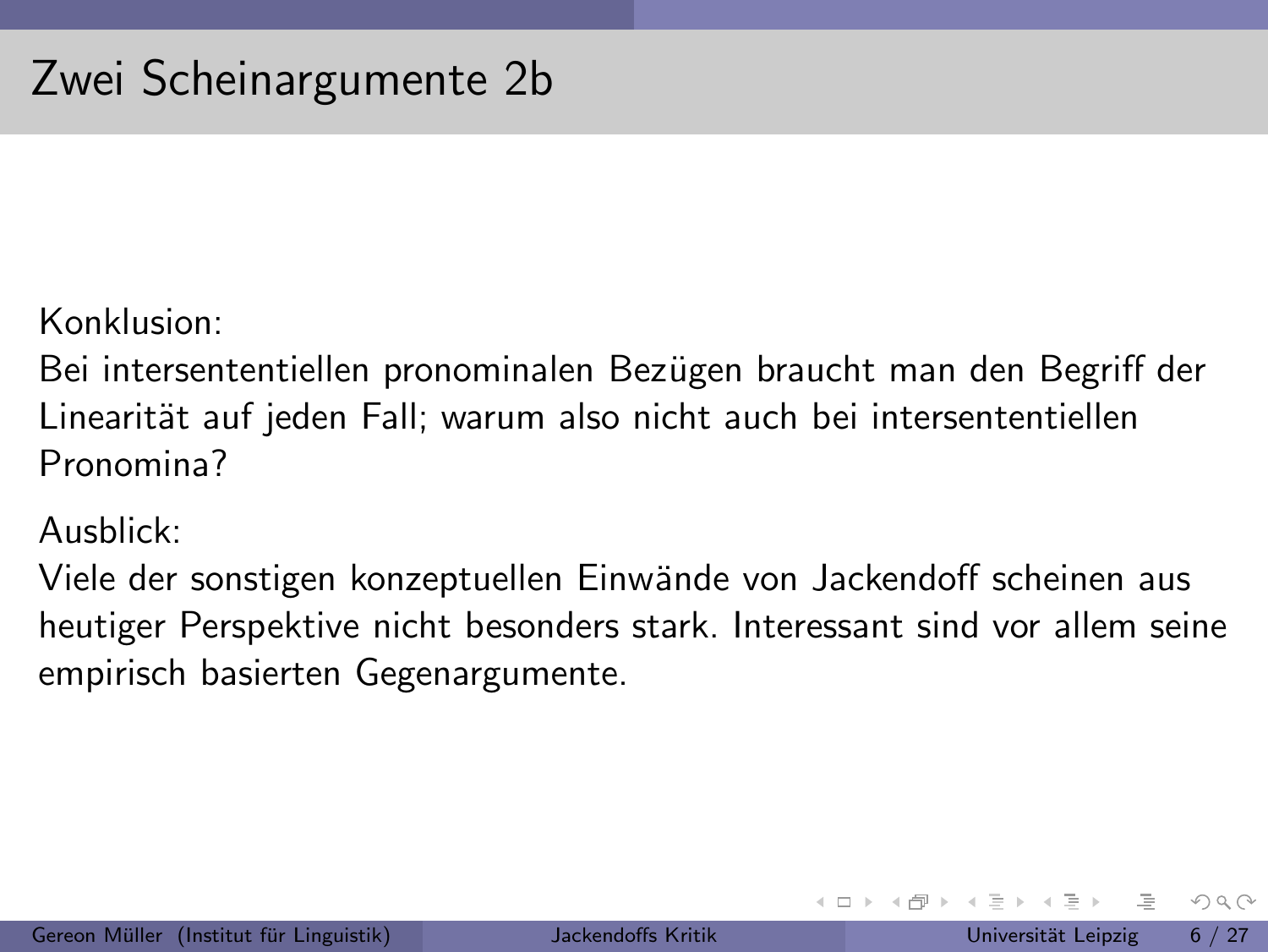Larsons Analyse erklärt Asymmetrien in Doppel-Objekt-Konstruktionen, wo es eine Alternation von Dativ-Anhebungs-Konstruktion und Präpositionalobjekt-Konstruktion gibt. Dieselben Asymmetrien finden sich aber auch in anderen "Doppel-Komplement"-Konstruktionen, und hier lässt sich mit der Larsonschen Theorie – auf den ersten Blick zumindest – nichts machen.

Da man also für die vier anderen Doppel-Komplement-Konstruktionen ohnehin eine andere Theorie braucht (die auf C-Kommando und Präzedenz beruht), ist der rein strukturelle Vorschlag Larsons für die Doppel-Objekt-Konstruktionen überflüssig.

 $OQ$ 

 $\left\{ \begin{array}{ccc} 1 & 0 & 0 \\ 0 & 1 & 0 \end{array} \right\}$  ,  $\left\{ \begin{array}{ccc} 0 & 0 & 0 \\ 0 & 0 & 0 \end{array} \right\}$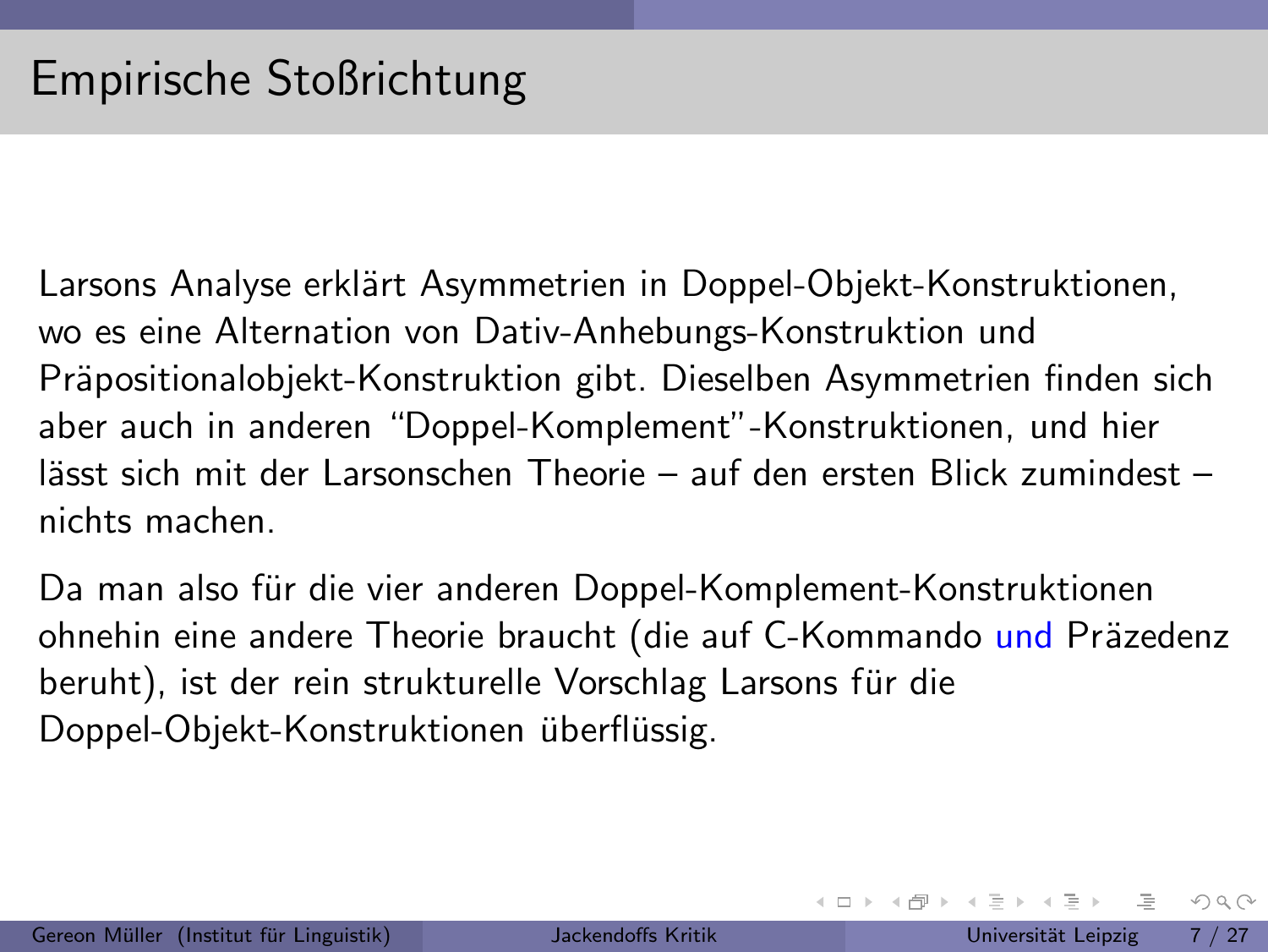Bemerkung:

Diese Konstruktion wird auch im Englischen manchmal als Applikativ-Konstruktion bezeichnet.

- (3) a. Mary loaded  $\lceil_{\text{NP}}$  hay  $\rceil$   $\lceil_{\text{PP}}$  onto the wagon  $\rceil$ 
	- b. Mary loaded  $\lceil_{\text{NP}}$  the wagon  $\rceil$   $\lceil_{\text{PP}}$  with hay  $\rceil$

Fall 1: Bindungstheorie:

n.f.

Fall 2: Pronomina und Quantoren:

- (4)  $\quad$  a.  $\;$  I loaded  $\left[_\mathrm{NP}\right.$  every book  $\left]_\mathrm{1}\right.\left[\mathrm{_{PP}}\right.$  into its $_\mathrm{1}$  proper box  $\left.\right]$ b. \*I loaded  $N_P$  its<sub>1</sub> proper contents  $\lceil P_P \rceil$  into every box<sub>1</sub> ]
- (5)  $\quad$  a.  $\quad$  I loaded  $\left[\begin{smallmatrix}N\end{smallmatrix}\right]$  every box  $\left.\begin{smallmatrix}1\end{smallmatrix}\right]$   $\left[\begin{smallmatrix}P\end{smallmatrix}\right]$  with its $_1$  proper contents  $\left.\begin{smallmatrix}1\end{smallmatrix}\right]$ b. \*I loaded  $\lceil_{\text{NP}}\right.$  its<sub>1</sub> proper box  $\lceil$   $\lceil_{\text{PP}}\right.$  with every book<sub>1</sub>  $\rceil$

 $OQ$ 

イロト イ部 トイヨト イヨト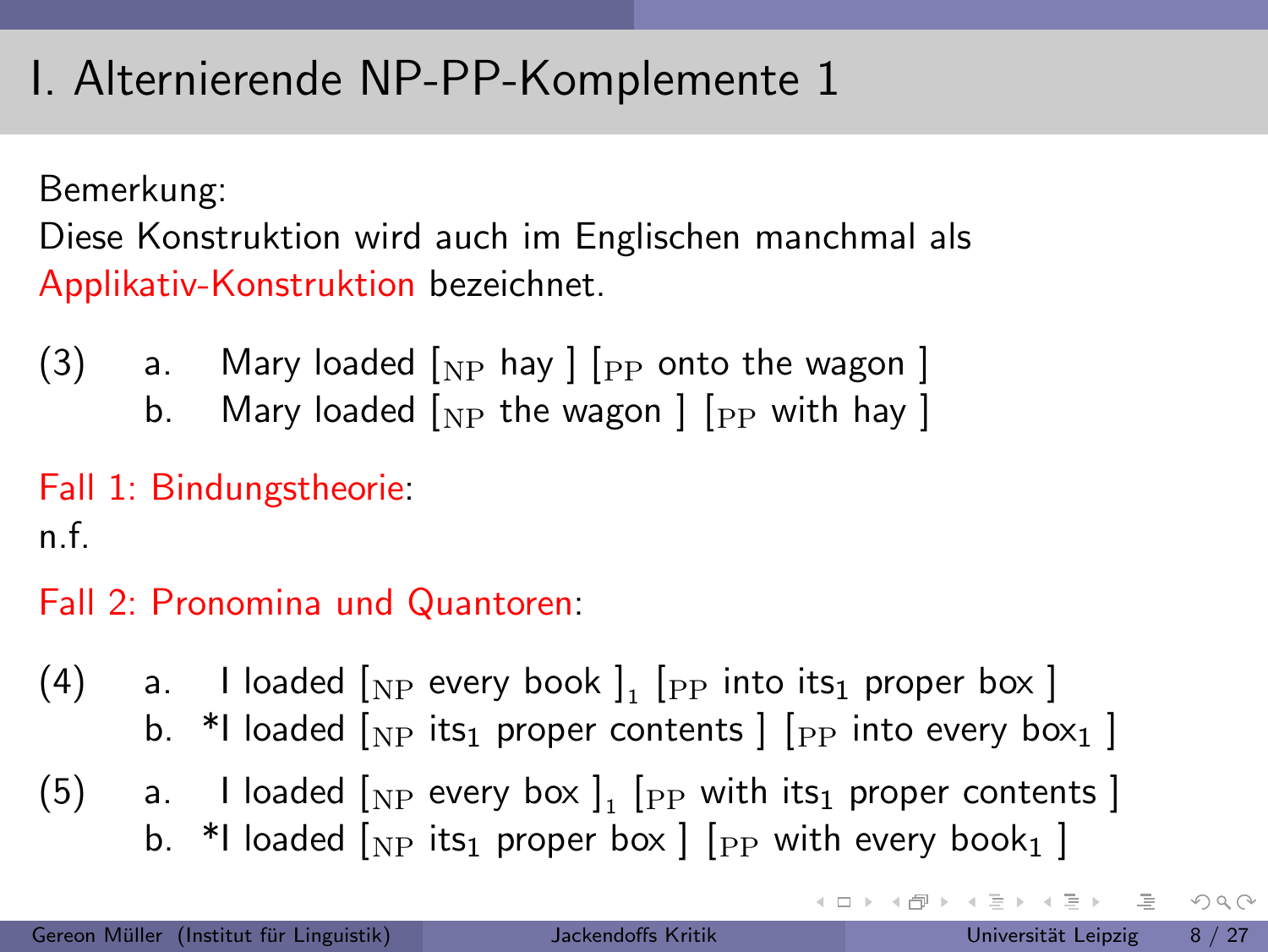#### Fall 3: Pronomina und W-Operatoren

- (6) a.  $\left[ \begin{smallmatrix} 0 & \text{N} \end{smallmatrix} \right]$  and  $\left[ \begin{smallmatrix} 0 & \text{N} \end{smallmatrix} \right]$  and  $\left[ \begin{smallmatrix} 0 & \text{N} \end{smallmatrix} \right]$  and  $\left[ \begin{smallmatrix} 0 & \text{N} \end{smallmatrix} \right]$  and  $\left[ \begin{smallmatrix} 0 & \text{N} \end{smallmatrix} \right]$  and  $\left[ \begin{smallmatrix} 0 & \text{N} \end{smallmatrix} \right]$  and  $\left[ \begin{smallmatrix} 0 & \text{$ boxes ] ?
	- b.  $\ast$ [ $_{\rm PP}$  Into which box ], did you load [ $_{\rm NP}$  its $_1$  proper contents ] ?
- $(7)$  a.  $\left[\begin{smallmatrix} 0 & \begin{bmatrix} 0 & \begin{bmatrix} 0 & \begin{bmatrix} 0 & \begin{bmatrix} 0 & \end{bmatrix} \end{bmatrix} & \begin{bmatrix} 0 & \begin{bmatrix} 0 & \begin{bmatrix} 0 & \end{bmatrix} & \begin{bmatrix} 0 & \begin{bmatrix} 0 & \begin{bmatrix} 0 & \end{bmatrix} & \begin{bmatrix} 0 & \begin{bmatrix} 0 & \begin{bmatrix} 0 & \end{bmatrix} & \begin{bmatrix} 0 & \begin{bmatrix} 0 & \begin{bmatrix} 0 & \end{bmatrix} & \begin{bmatrix} 0 & \begin{bmatrix}$ contents ] ?
	- b.  $\cdot \parallel_{\mathrm{NP}}$  Which books  $]_{1}$  did you load  $[_{\mathrm{NP}}$  their $_{1}$  proper boxes  $]$  $[$ <sub>PP</sub> with  $t_1$   $]$  ?

イロト イ母 トイラト イラトー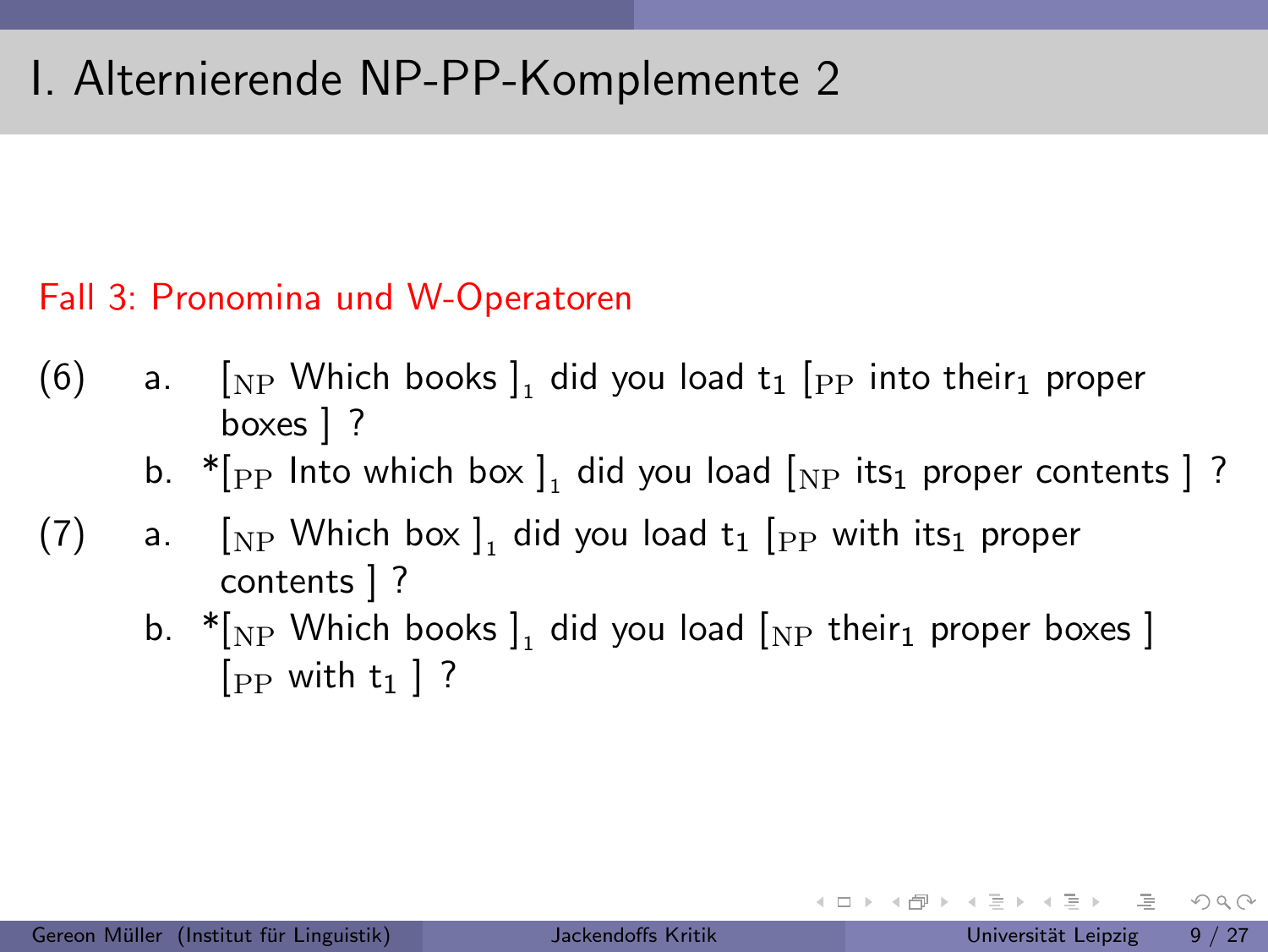#### Fall 4: Superiorität

- (8) a.  $\Box$  [NP Which books  $\Box$  did you load  $t_1$  [PP into which boxes ] ? b. ? $^*{\rm l_{NP}}$  Which boxes  ${\rm J_1}$  did you load  ${\rm l_{NP}}$  which books  ${\rm J}$   ${\rm l_{PP}}$  into  $t_1$  | ?
- (9) a.  $\lceil N_P \rceil$  Which boxes did you load  $t_1$   $\lceil P_P \rceil$  with which books  $\lceil ? \rceil$ b. ?\* $\lceil_{\rm NP}$  Which books  $\lceil_1$  did you load  $\lceil_{\rm NP}$  which boxes  $\lceil \lceil_{\rm PP}$  with  $t_1$  | ?

#### Fall 5: Die 'each ... the other'-Konstruktion

- (10) a. I loaded  $\lceil_{\text{NP}}$  each set of books  $\lceil \text{pp} \rceil$  into the other's box  $\lceil$ b. \*I loaded  $\lceil_{\text{NP}}$  the other's proper contents  $\lceil \cdot \rceil$  [PP into each box ]
- $(11)$  a. I loaded  $_{\rm NP}$  each box  $\vert$  [<sub>PP</sub> with the other's proper contents ] b. \*I loaded  $\begin{bmatrix} N_P \end{bmatrix}$  the other's box  $\begin{bmatrix} P_P \end{bmatrix}$  with each set of books  $\begin{bmatrix} P_P \end{bmatrix}$

 $\equiv$   $\cap$   $\alpha$   $\sim$ 

지금 지수는 지금 지수는 지도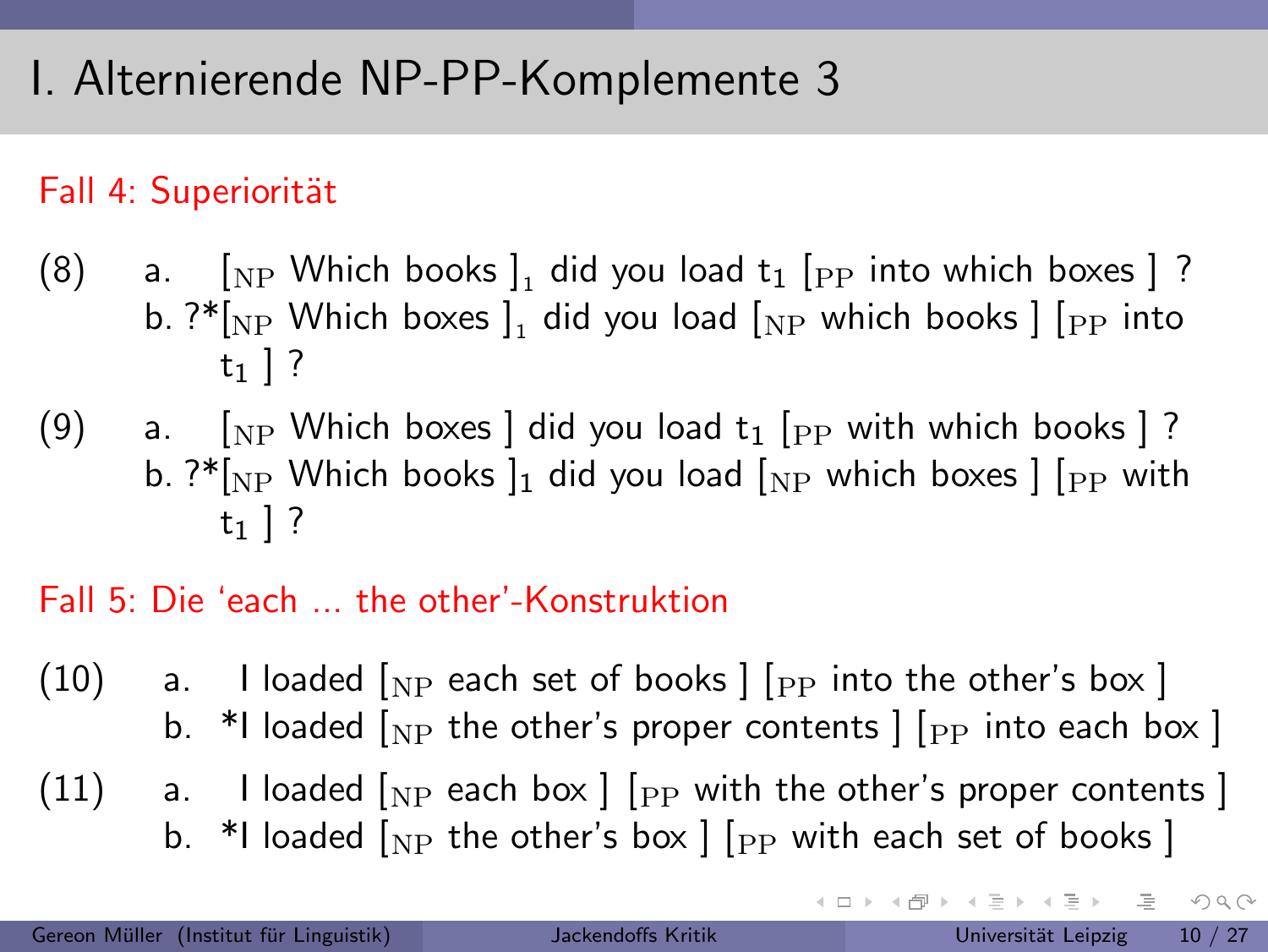#### Fall 6: Negative Polarität

- (12) a. I loaded  $\lceil_{\text{NP}}$  none of the books  $\lceil \lceil_{\text{PP}} \rceil$  in any of the broken boxes ]
	- b. \*I loaded  $\lceil_{\text{NP}}$  any of the books  $\lceil \cdot \rceil$  in none of the broken boxes ]
- (13) a. I loaded  $N_P$  none of the broken boxes  $\lceil P_P \rceil$  with any books  $\lceil P_P \rceil$ b. \*I loaded  $\lceil_{\text{NP}}$  any of the broken boxes  $\lceil \cdot \rceil$  with none of the books ]

 $OQ$ 

イ何 ト イヨ ト イヨト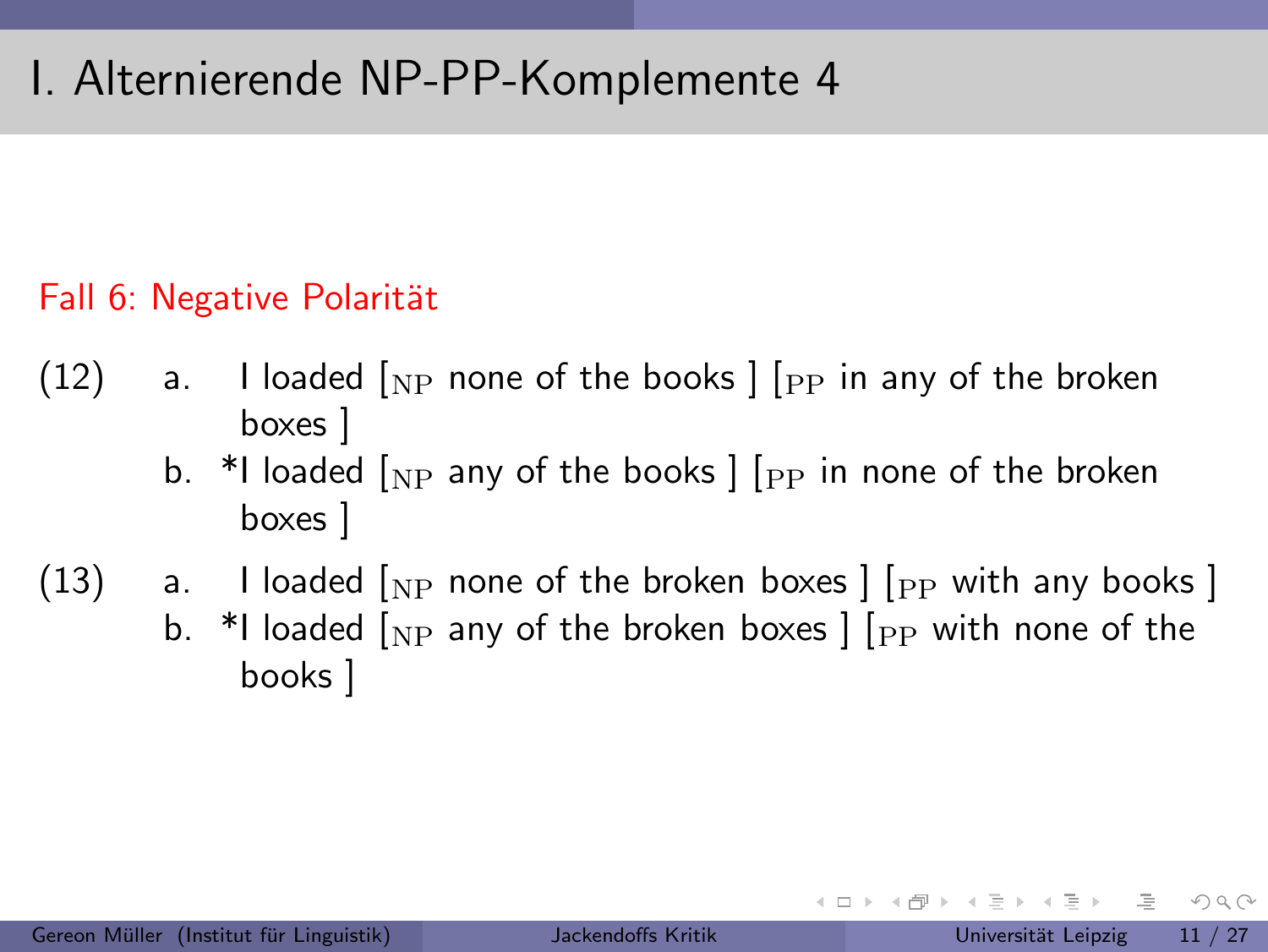#### Fall 1: Bindungstheorie:

- (14) a. I talked  $_{\rm [PP]}$  to John and Bill  $_{\rm [PP]}$  about themselves  $\rm ]$ b. \*I talked  $[$ <sub>PP</sub> to themselves  $]$   $[$ <sub>PP</sub> about John and Bill  $]$
- (15) a. ??I talked  $_{\rm PP}$  about John and Bill  $_{\rm [PP]}$  to themselves 1 b. \*I talked  $_{\rm PP}$  about themselves  $|$   $|_{\rm PP}$  to John and Bill  $|$

Bemerkung:

(15-a) ist nicht so gut (aus unabhängigen Gründen), aber besser als (15-b), und das ist entscheidend.

 $OQ$ 

イロト イ母ト イヨト イヨト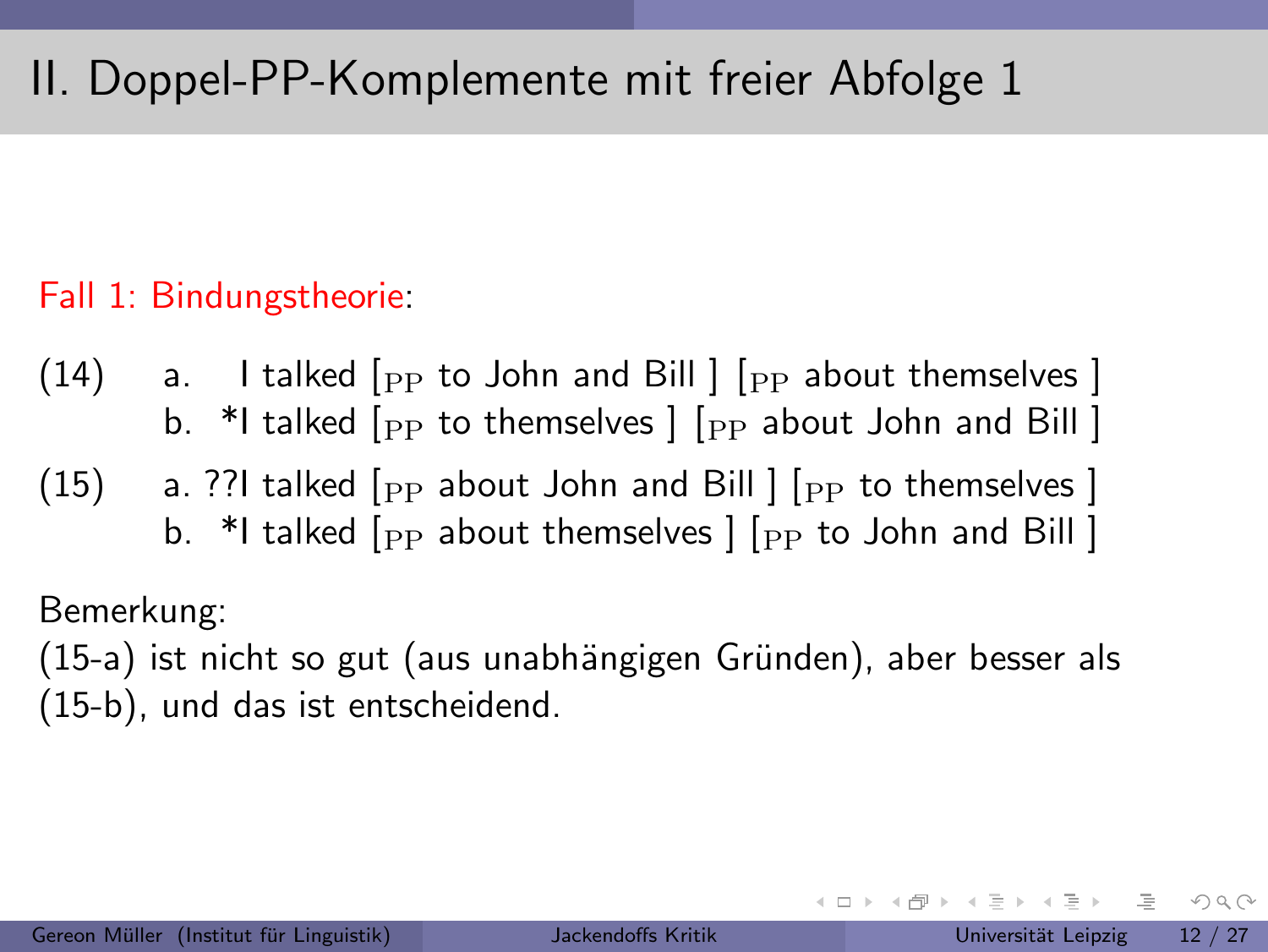#### Fall 2: Pronomina und Quantoren:

(16) a. I talked  $\lceil$ <sub>PP</sub> to every girl<sub>1</sub>  $\lceil$   $\rceil$ <sub>PP</sub> about her<sub>1</sub> mother  $\lceil$ b. \*I talked  $\lceil$ <sub>PP</sub> to her<sub>1</sub> mother  $\lceil \lceil_{PP}$  about every girl<sub>1</sub>  $\lceil$  $(17)$  a. I talked  $[$ PP about every girl<sub>1</sub>  $]$   $[$ PP to her<sub>1</sub> mother  $]$ b. ?\*I talked  $_{\rm [PP]}$  about her<sub>1</sub> mother  $|$   $|_{\rm PP}$  to every girl<sub>1</sub>  $|$ 

 $OQ$ 

- 4 母 ト 4 ヨ ト 4 ヨ ト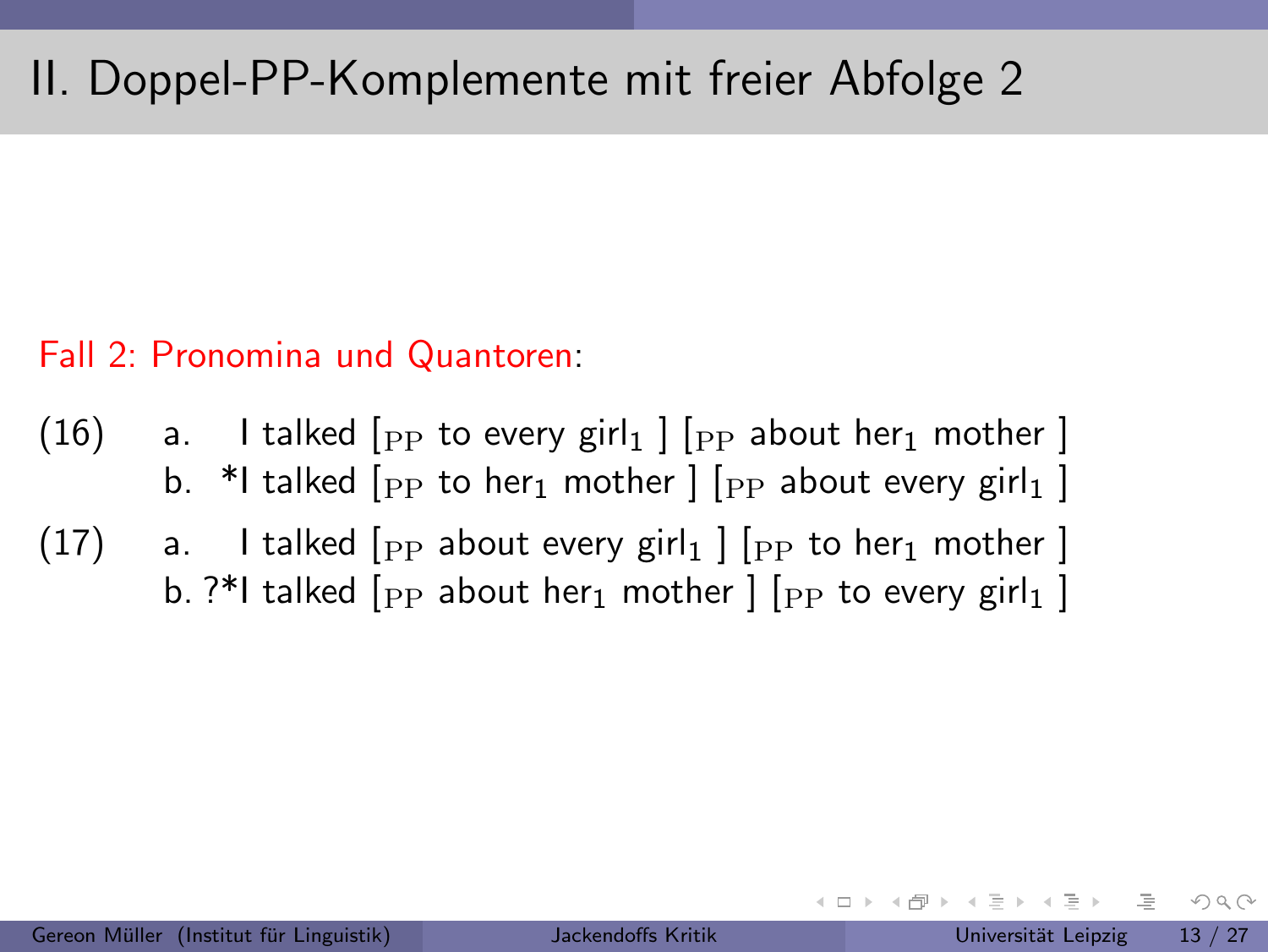#### Fall 3: Pronomina und W-Operatoren

- (18) a.  $\lceil N_P \text{ Which girl } \rceil_1$  did you talk  $\lceil P_P \rceil_1$  to  $t_1$   $\lceil P_P \rceil_1$  about her mother ] ?
	- b.  $?*[N]$  Which mom  $]_1$  did you talk  $[p]$  to her<sub>1</sub> daughter ] [PP about  $t_1$  ] ?
- (19) a.  $\lceil NP \text{ Which mom } \rceil_1$  did you talk  $\lceil PP \text{ about } t_1 \rceil$   $\lceil PP \text{ to her}_1 \rceil_2$ daughter ] ?
	- b. ?\* $\lceil N \rceil$ <sub>NP</sub>Which girl  $\lceil n \rceil$  did you talk  $\lceil p \rceil$  about her<sub>1</sub> mother  $\lceil p \rceil$  to  $t_1$  | ?

 $\Omega$ 

イロト イ何 トイヨト イヨト 一旦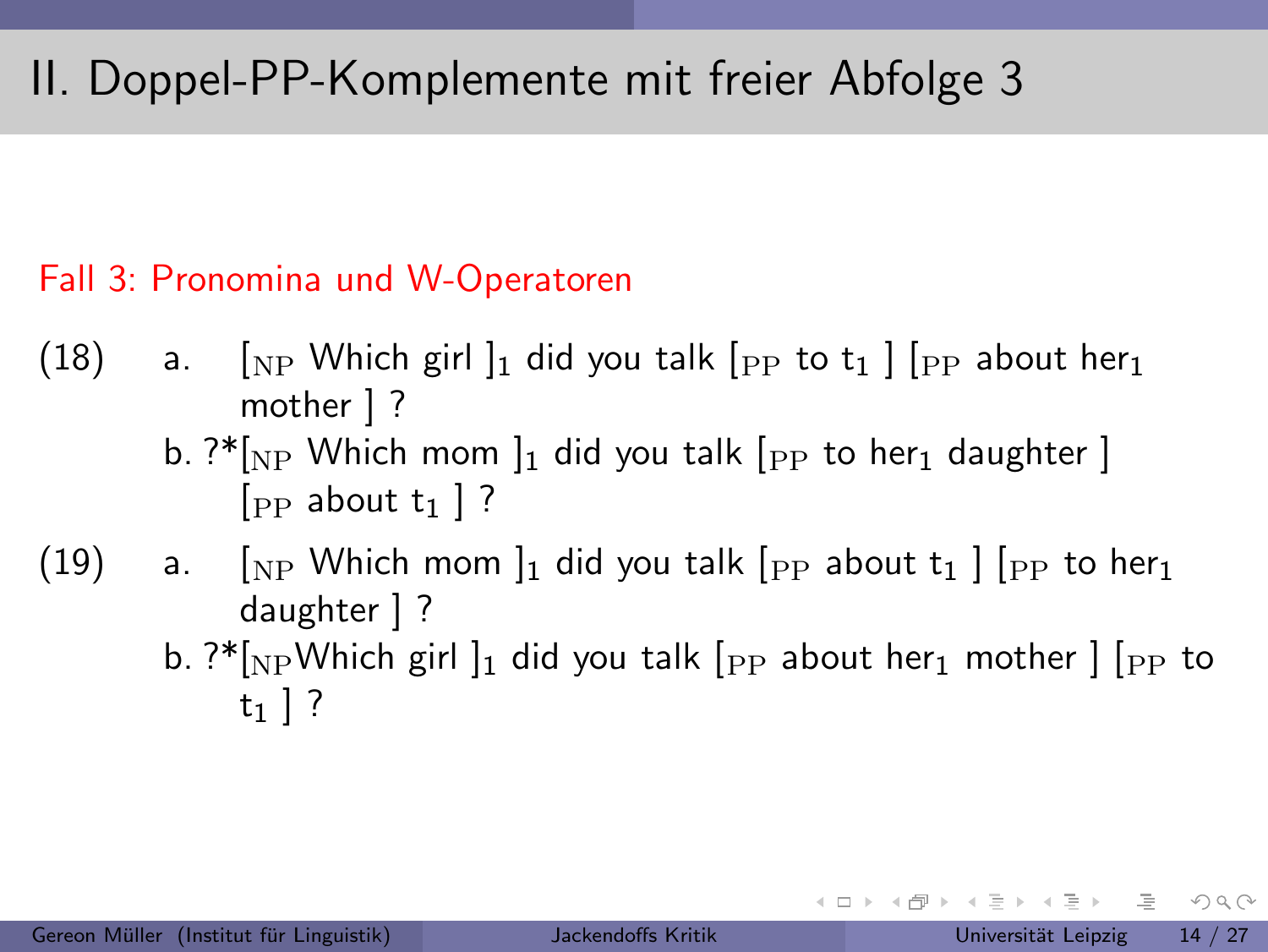#### Fall 4: Superiorität

- (20) a.  $\lceil NP \text{ Which boy } \rceil_1$  did you talk  $\lceil PP \text{ to } t_1 \rceil$   $\lceil PP \text{ about twhich} \rceil$ girl  $]$  ?
	- b. ?\* $\lceil N_P \rceil$  Which girl  $\lceil n \rceil$  did you talk  $\lceil P_P \rceil$  to which boy  $\lceil P_P \rceil$  about  $t_1$  ] ?
- (21) a.  $\lceil NP \text{ Which girl } \rceil_1$  did you talk  $\lceil PP \rceil_2$  about  $t_1$   $\lceil PP \rceil_2$  to which boy ] ?
	- b. ?\* $\lceil N \rceil$  Which boy  $\lceil n \rceil$  did you talk  $\lceil p \rceil$  about which girl  $\lceil p \rceil$  to  $t_1$  | ?

 $\equiv$   $\cap$   $\alpha$   $\sim$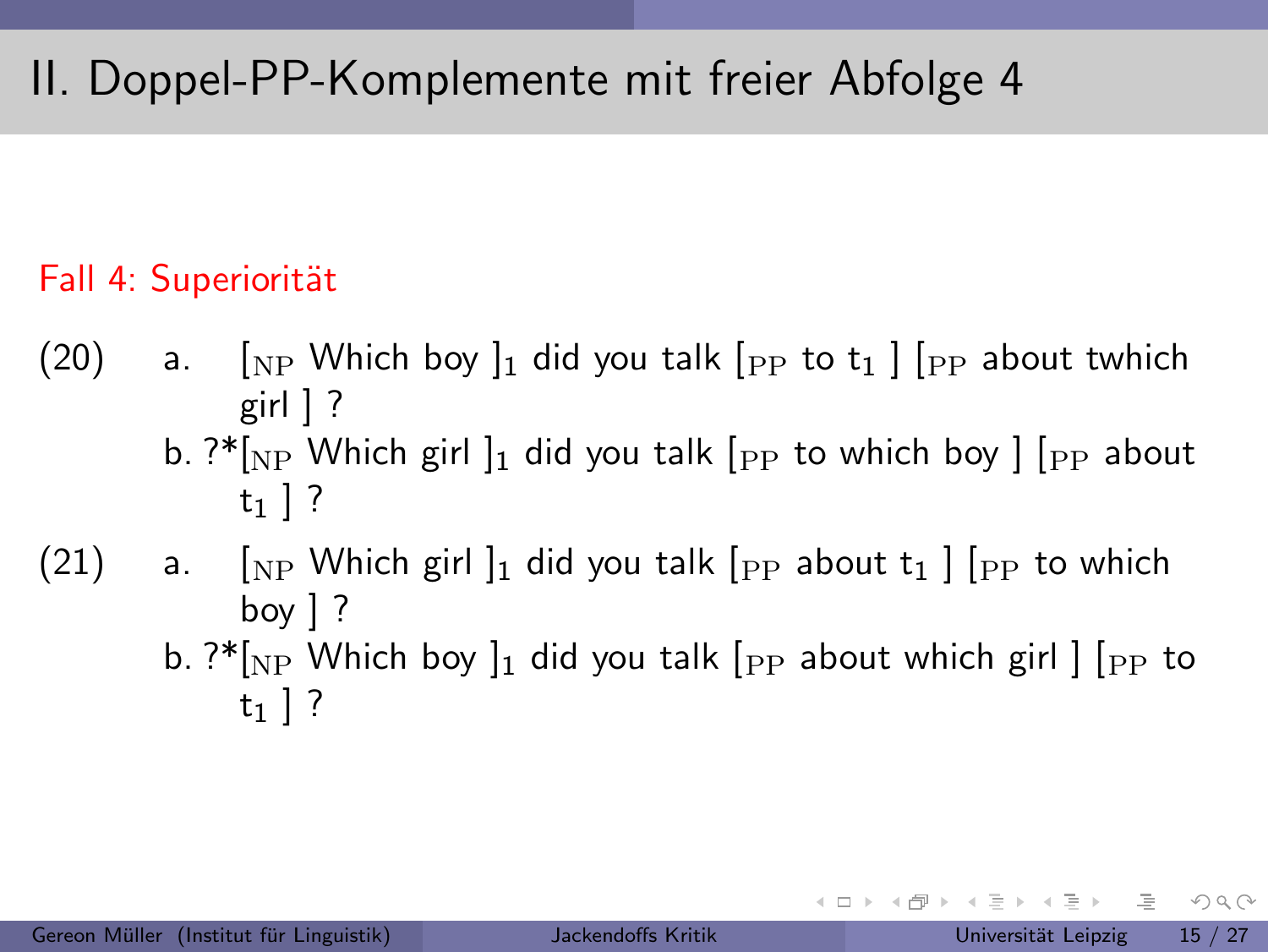#### Fall 5: Die 'each ... the other'-Konstruktion

- (22) a. I talked  $\lceil$ <sub>PP</sub> to each boy  $\rceil$   $\lceil$ <sub>PP</sub> about the other  $\rceil$ b. \*I talked  $[$ <sub>PP</sub> to the other  $]$   $[$ <sub>PP</sub> about each boy  $]$
- (23) a. I talked  $[$ PP about each boy  $]$   $[$ PP to the other  $]$ b. \*I talked  $_{\rm PP}$  about the other  $|_{\rm PP}$  to each boy  $|$

 $OQ$ 

イ何 ト イヨ ト イヨト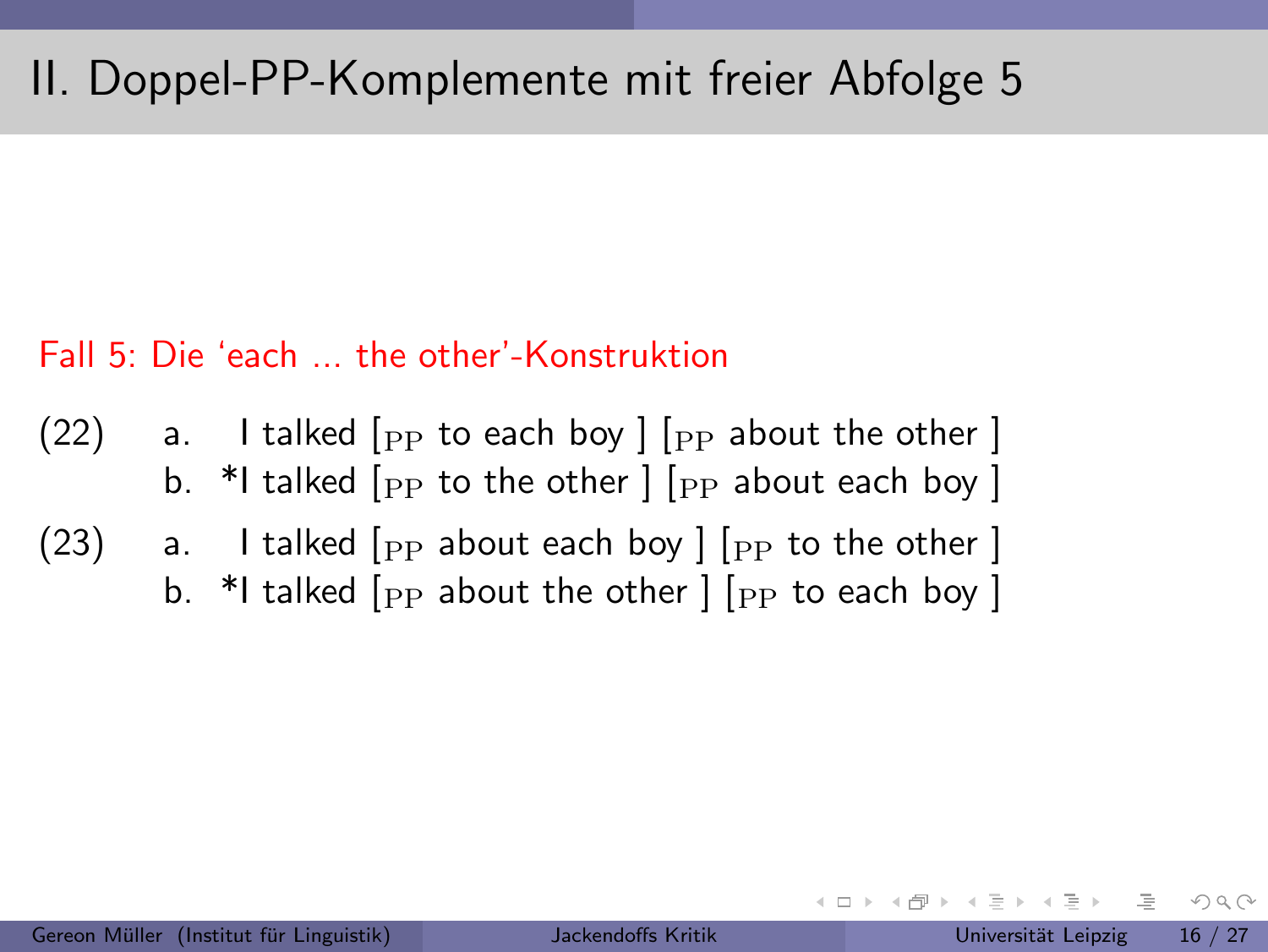#### Fall 6: Negative Polarität

- (24) a. I talked  $\lceil$  pp to none of the girls  $\lceil$  pp about any of the boys  $\rceil$ b. \*I talked  $_{\rm PP}$  to any of the girls  $|_{\rm PP}$  about none of the boys  $|$  $(25)$  a. I talked  $[$ <sub>PP</sub> about none of the boys  $]$   $[$ <sub>PP</sub> to any of the girls  $]$ 
	- b. \*I talked  $[$ <sub>PP</sub> about any of the boys  $]$   $[$ <sub>PP</sub> to none of the girls  $]$

 $OQ$ 

- 4 母 ト 4 ヨ ト 4 ヨ ト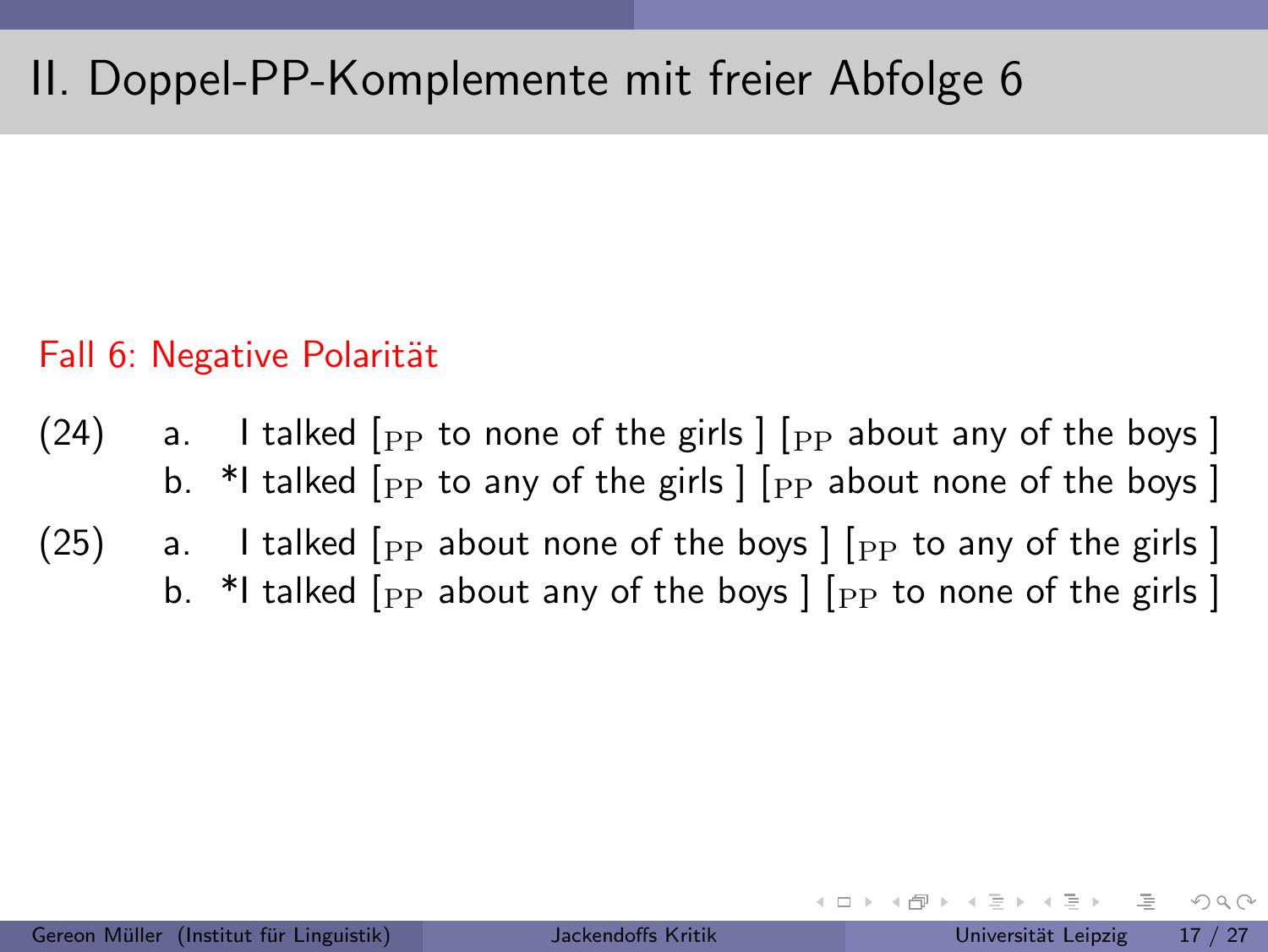Ein relevanter Fall mit freier Alternation:

gift (from A to B; to B from A)

Fall 1: Bindungstheorie:

(26) a. [NP gifts [PP from John and Bill ] [PP to themselves ]] b.  $*$ [NP gifts [PP from themselves ] [PP to John and Bill ]] (27) a.  $\lceil_{NP}$  gifts  $\lceil_{PP}$  to John and Bill  $\rceil$   $\lceil_{PP}$  from themselves  $\rceil$ b.  $*$ [NP gifts [PP to themselves  $|$  [PP from John and Bill ]]

 $OQ$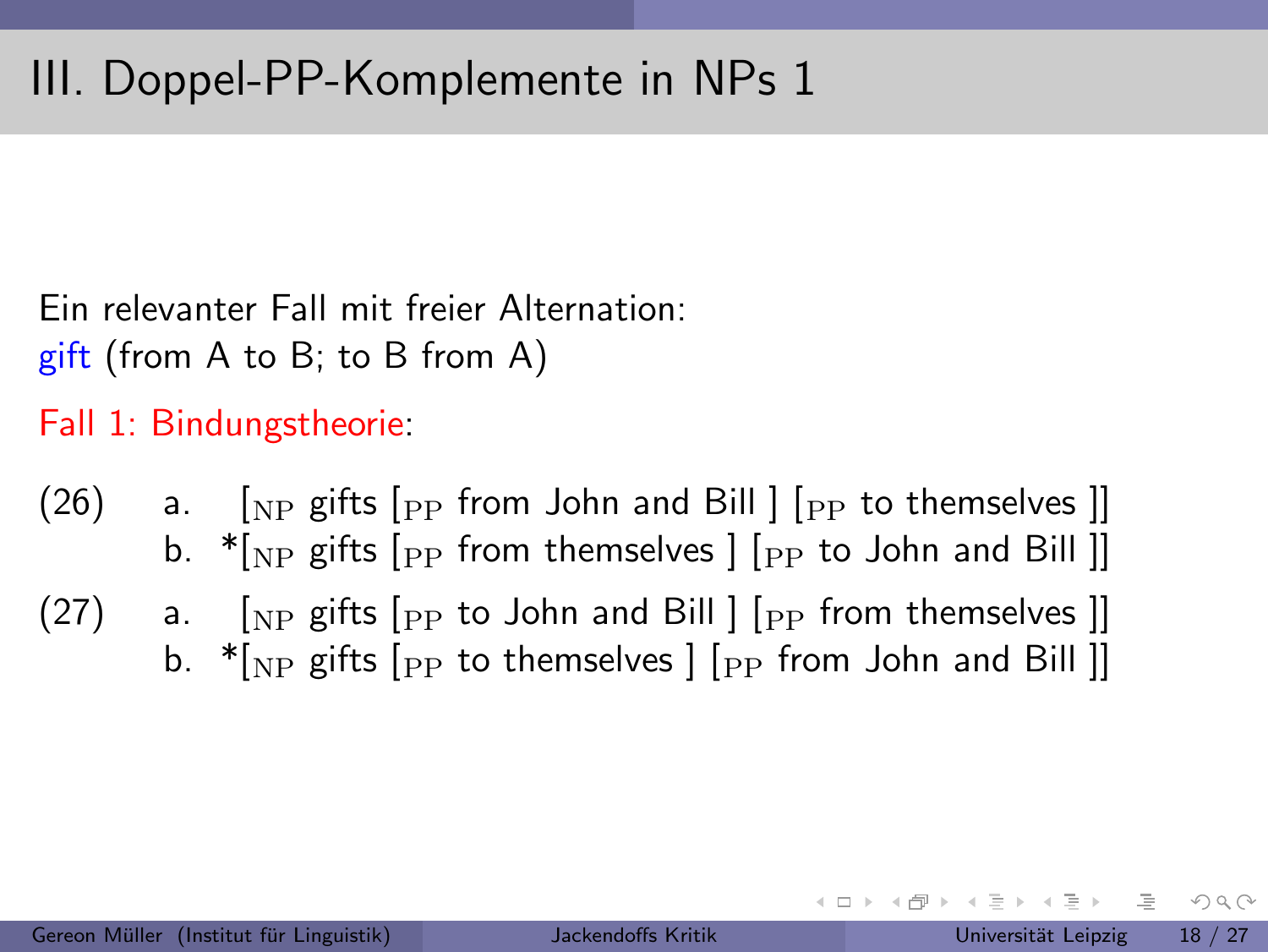## III. Doppel-PP-Komplemente in NPs 2

#### Fall 2: Pronomina und Quantoren:

- (28) a. [NP the gift [PP from every girl<sub>1</sub> ] [PP to her<sub>1</sub> mom ]] b.  $*$ [<sub>NP</sub> the gift [<sub>PP</sub> from her<sub>1</sub> daughter ] [<sub>PP</sub> to every mom<sub>1</sub> ]]
- (29) a. [NP the gift [PP to every mom<sub>1</sub> ] [PP from her<sub>1</sub> daughter ]] b.  $*_{N}$  the gift  $_{\text{PP}}$  to her<sub>1</sub> mom<sub>1</sub>  $_{\text{PP}}$  from every girl<sub>1</sub> ]

 $\Omega$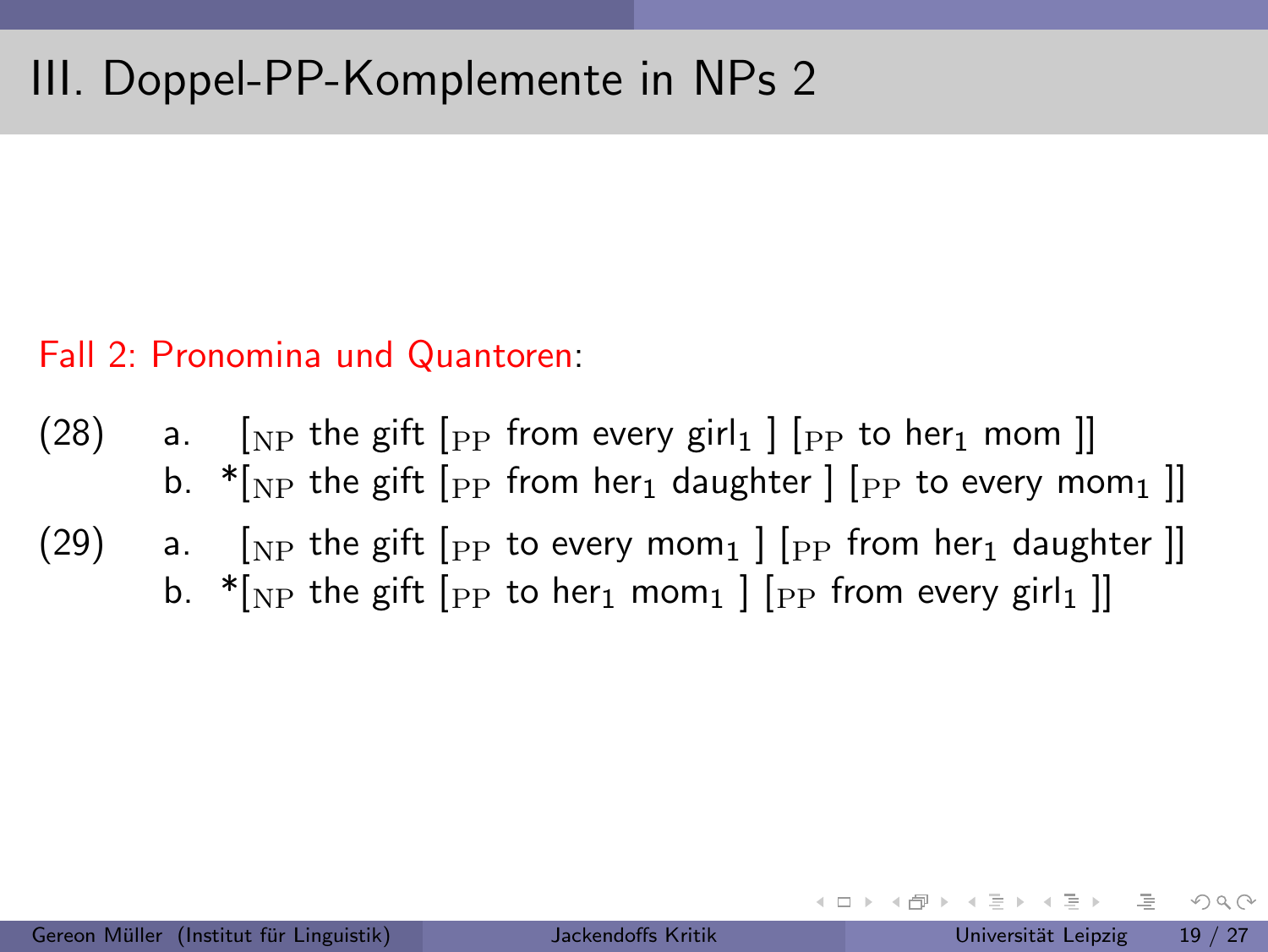### III. Doppel-PP-Komplemente in NPs 3

#### Fall 3: Negative Polarität

(30) a.  $\lceil NP \rceil$  gifts  $\lceil PP \rceil$  from few of the boys  $\lceil PP \rceil$  to any of the girls  $\lceil P \rceil$ b.  $*$ [NP gifts [PP from any of the boys ] [PP to few of the girls ]] (31) a.  $\lceil NP \rceil$  gifts  $\lceil PP \rceil$  to few of the girls  $\lceil PP \rceil$  from any of the boys  $\lceil P \rceil$ b.  $*$ [NP gifts [PP to any of the girls  $|$  [PP from few of the boys ]]

Usw.

 $OQ$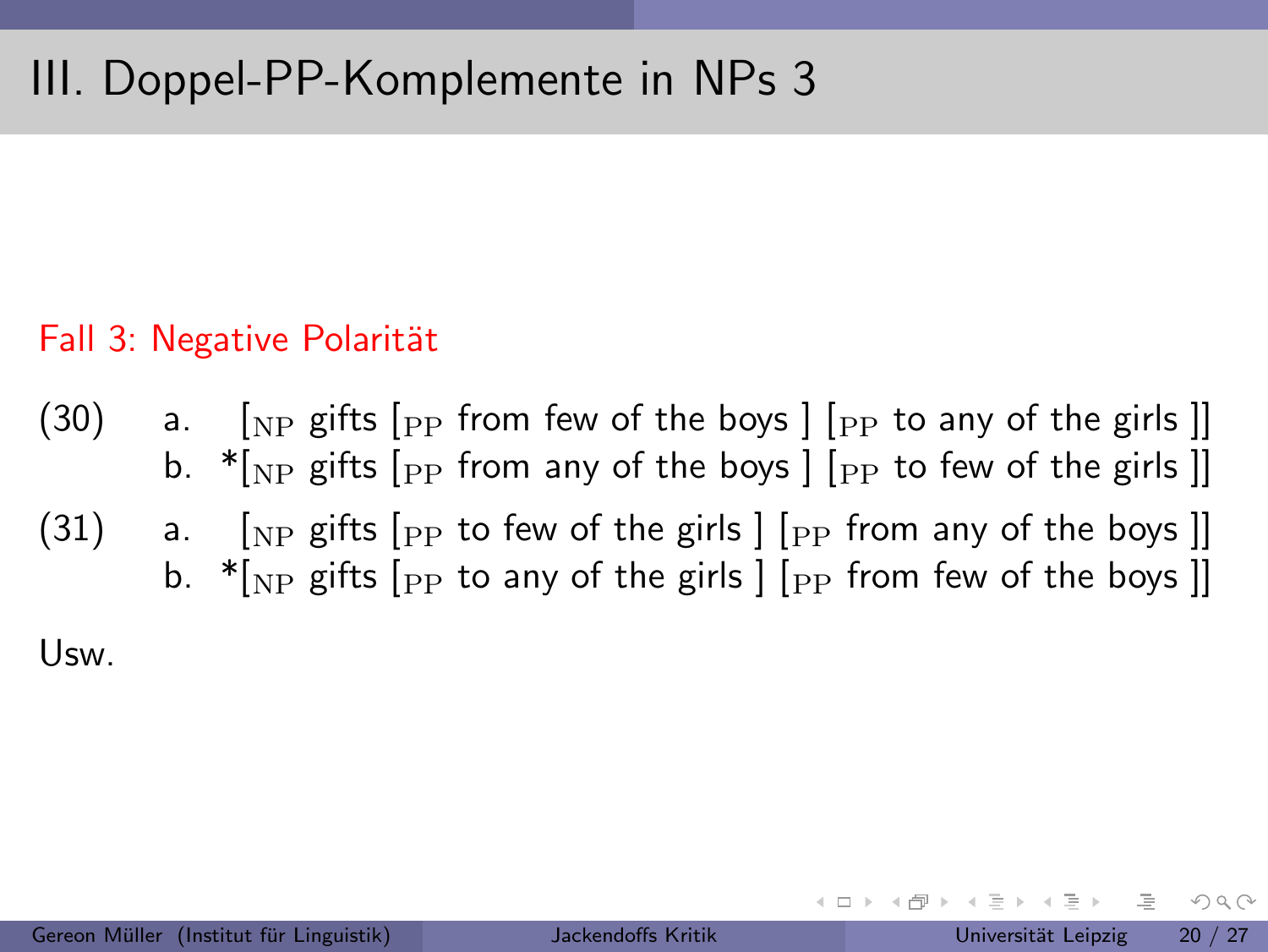# Probleme für Larsons Analyse bei alternierenden NP-PP-Komplementen 1

Wie vorher folgen die Asymmetrien sofort, wenn Präzedenz eine Rolle spielt. Was müsste man in Larsons Theorie annehmen? Zunächst ist klar, dass (32-a) und (32-b) wg. UTAH dieselbe Argumentordnung in der Basis haben müssen.

- $(32)$  a. Mary loaded  $_{\rm NP}$  hay  $_{\rm [PP]}$  onto the wagon  $_{\rm [NP]}$ 
	- b. Mary loaded  $\lceil_{\text{NP}}$  the wagon  $\rceil$   $\lceil_{\text{PP}}$  with hay  $\rceil$

 $OQ$ 

イ何 ト イヨ ト イヨ ト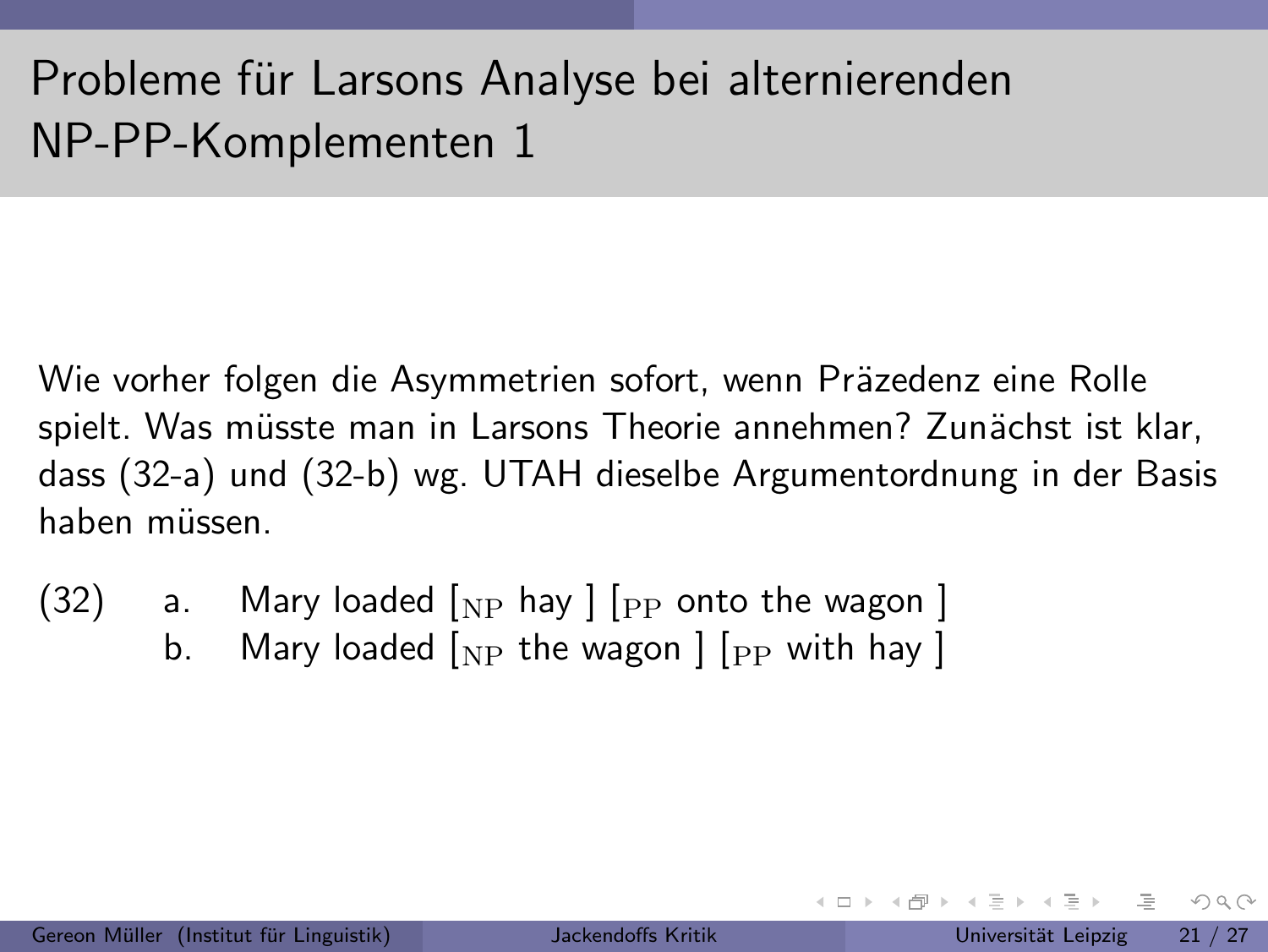# Probleme für Larsons Analyse bei alternierenden NP-PP-Komplementen 2

#### Kandidaten:

(33) a. 
$$
[VP \text{ Subjekt } [V - ] [VP \text{ hay } [V' \text{ load } P \text{ the wagon }]]]
$$
 b.  $[VP \text{ Subjekt } [V - ] [VP [V' \text{ load the wagon }]] \text{ hay }]]$ 

In (33-a) wird P als with realisiert, und *load* wird nach vorne bewegt. (33-b) ist die Passiv-Variante: hay ist in die V'-Adjunktions-Position degradiert, und P ist absorbiert. Die NP the wagon bewegt sich nach SpecV, das Verb load in den Kopf der VP-Schale, aber: Warum kann hay nicht wie andere NPs in Dativ-Anhebungs-Konstruktionen vom Verb Kasus-regiert werden, sondern muss durch eine Präposition (with) gestützt werden? Und wieso ist diese Präposition bei *load* gerade with, bei blame dagegen on (for), usw.?

 $OQ$ 

イロト イ母ト イヨト イヨト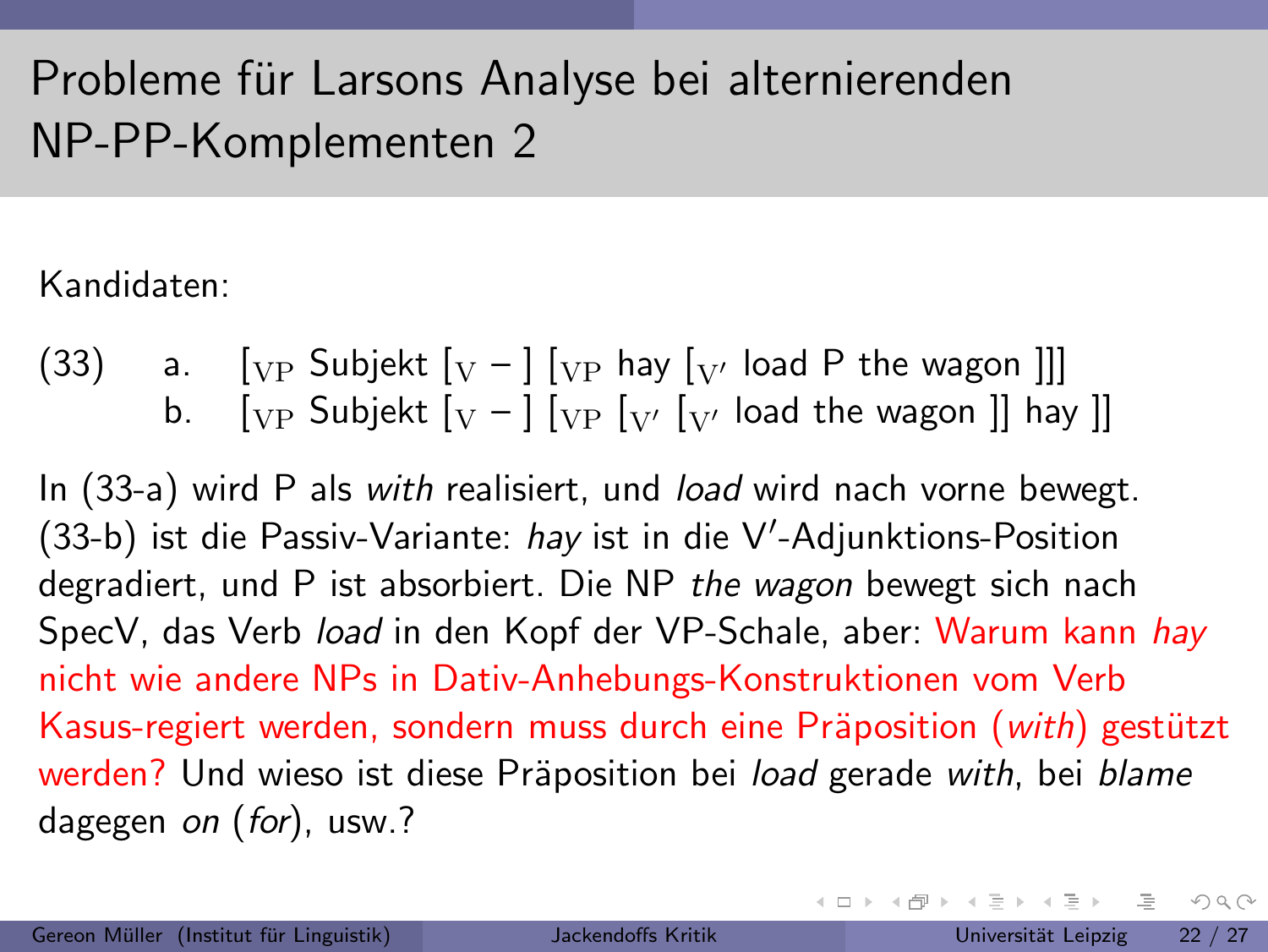Aus der C-Kommando+Präzedenz-Analyse folgen alle Daten sofort. Was sagt Larsons Analyse dazu? Wg. UTAH muss die Argumentordnung in der Basis in (34-a) und (34-b) wieder dieselbe sein.

 $(34)$  a. John talked  $[$ PP to Harry  $]$   $[$ PP about Max  $]$ b. John talked  $_{\rm PP}$  about Max  $\mid$   $_{\rm PP}$  to Harry  $\mid$ 

 $OQ$ 

イ何 ト イヨ ト イヨ ト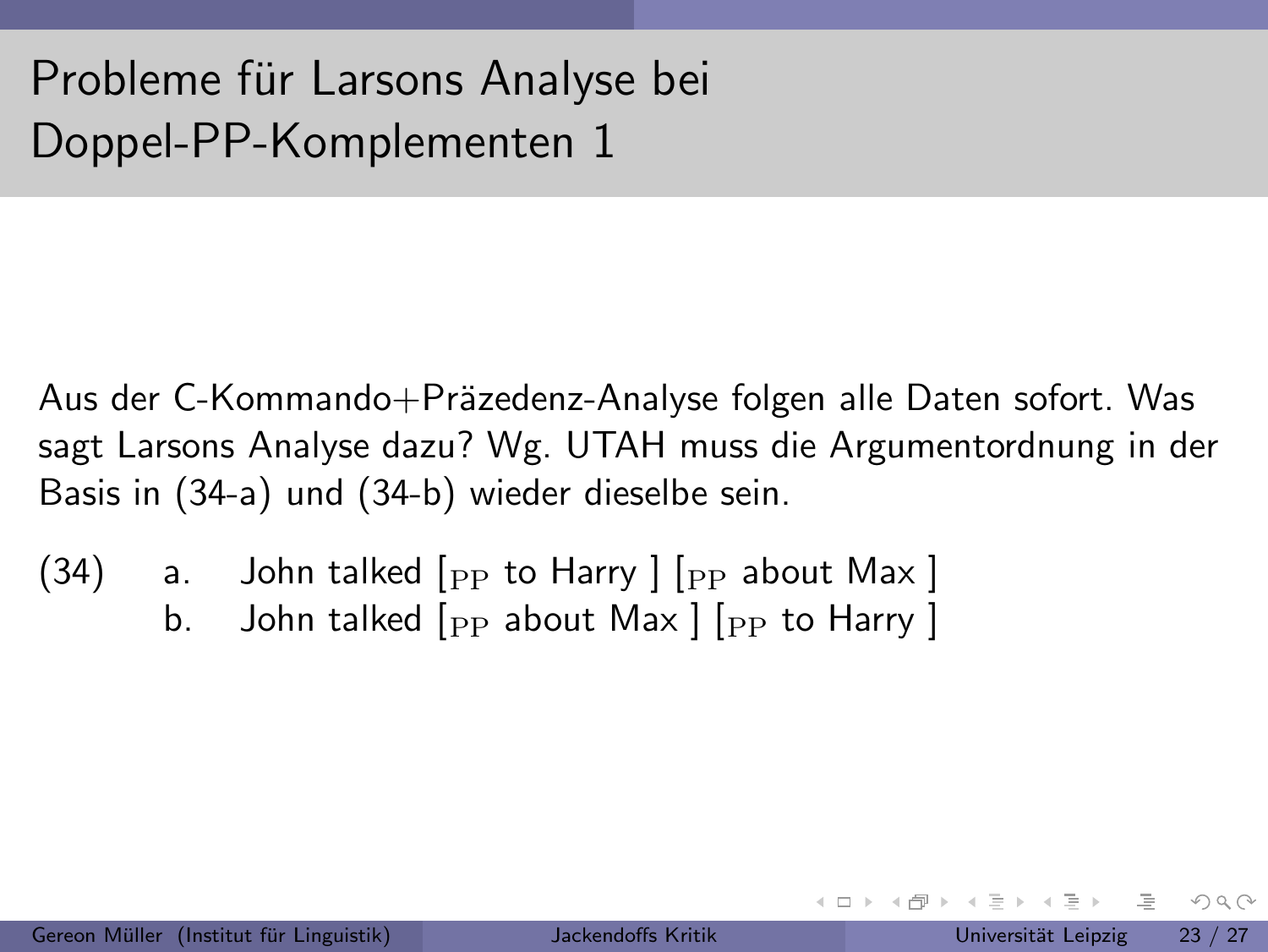Kandidat für (34-a):

(35)  $\left[\begin{array}{cc} V_P \end{array}\right]$  Subjekt  $\left[\begin{array}{cc} V - \end{array}\right]$   $\left[\begin{array}{cc} V_P \end{array}\right]$  for Harry  $\left[\begin{array}{cc} V_V \end{array}\right]$  talk  $\left[\begin{array}{cc} P_P \end{array}\right]$  about Max  $\left[\begin{array}{cc} W \end{array}\right]$ 

Wie kommt man mit dieser Argumenthierarchie zur invertierten Version in  $(34-b)$ ? Es gibt u.a. zwei Möglichkeiten.

イタト イミト イミト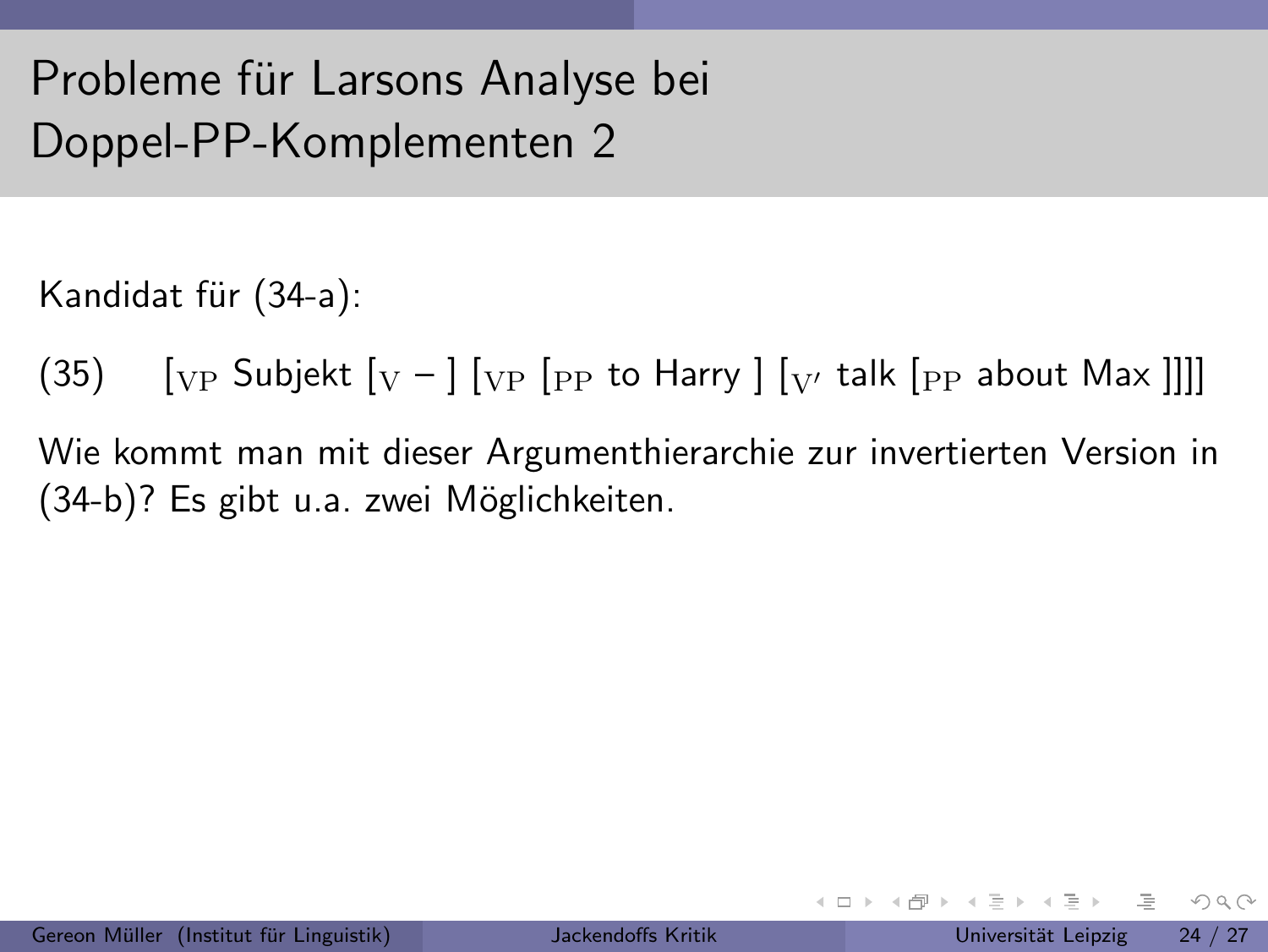Kandidat für (34-a):

(35)  $\left[\begin{array}{cc} V_P \end{array}\right]$  Subjekt  $\left[\begin{array}{cc} V - \end{array}\right]$   $\left[\begin{array}{cc} V_P \end{array}\right]$  for Harry  $\left[\begin{array}{cc} V_V \end{array}\right]$  talk  $\left[\begin{array}{cc} P_P \end{array}\right]$  about Max  $\left[\begin{array}{cc} W \end{array}\right]$ 

Wie kommt man mit dieser Argumenthierarchie zur invertierten Version in  $(34-b)$ ? Es gibt u.a. zwei Möglichkeiten.

 $\blacksquare$  Wie vorher appliziert Passiv, mit dem Unterschied (gegenüber load-Verben), dass die Präposition about nicht absorbiert wird.

 $OQ$ 

イタト イミト イミト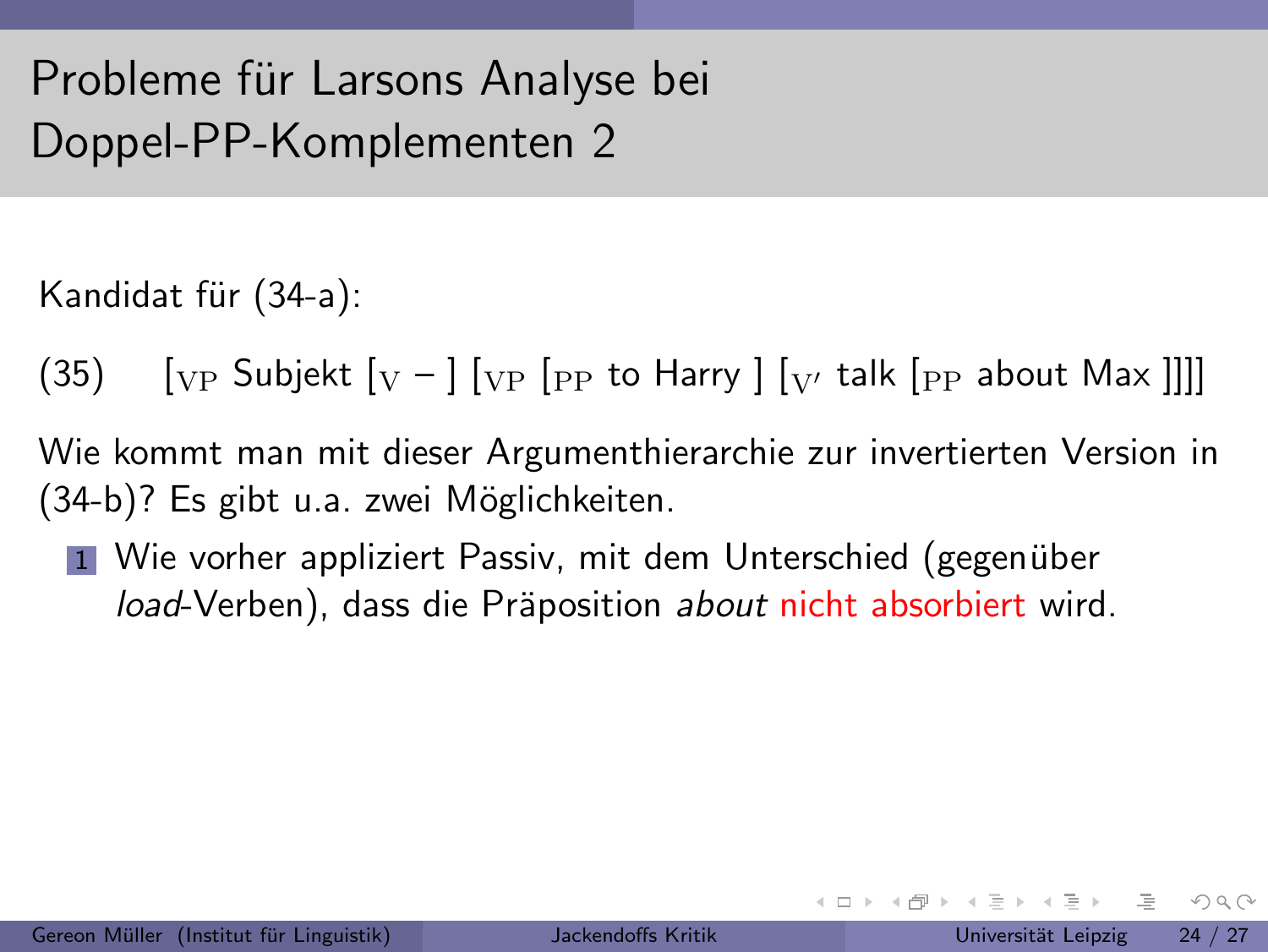Kandidat für (34-a):

(35)  $\left[\begin{array}{cc} V_P \end{array}\right]$  Subjekt  $\left[\begin{array}{cc} V - \end{array}\right]$   $\left[\begin{array}{cc} V_P \end{array}\right]$  for Harry  $\left[\begin{array}{cc} V_V \end{array}\right]$  talk  $\left[\begin{array}{cc} P_P \end{array}\right]$  about Max  $\left[\begin{array}{cc} W \end{array}\right]$ 

Wie kommt man mit dieser Argumenthierarchie zur invertierten Version in  $(34-b)$ ? Es gibt u.a. zwei Möglichkeiten.

- $\blacksquare$  Wie vorher appliziert Passiv, mit dem Unterschied (gegenüber load-Verben), dass die Präposition about nicht absorbiert wird.
- 2 (34-b) wird aus (35) durch Reanalyse erzeugt; es wird ein komplexes Verb  $\lceil_{\rm V}$  talk about Max  $\lceil$  gebildet, das dann angehoben wird. Dies ist Larsons Analyse für HNPS. Dagegen spricht aber: *Harry* in (34-b) muss nicht schwer sein.

(三)  $OQ$ 

지금 지수는 지금 지수는 지도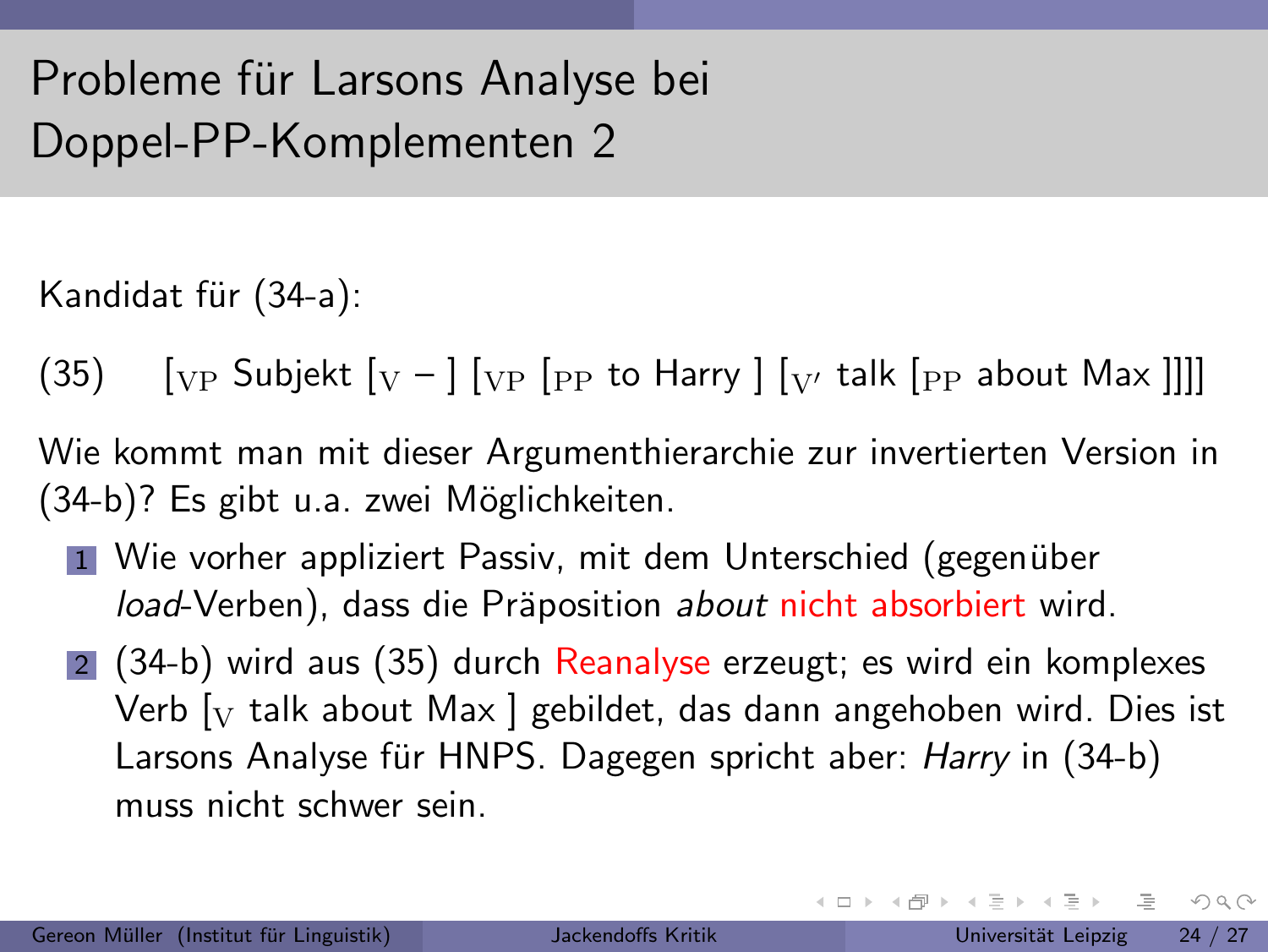Die Asymmetrien folgen, wenn die beiden NP-internen PP-Argumente in freier Abfolge basisgeneriert werden können (als Schwestern von N) und die C-Kommando+Präzedenz-Analyse zugrundegelegt wird. Um die Fakten in Larsons Theorie in den Griff zu bekommen, müsste man eine merkwürdige Struktur wie (36) für NPs vorsehen – wobei immer noch unklar wäre, welche Prozesse die eine Variante in die andere überführen.

 $(36)$   $\left[\begin{smallmatrix} 0 & -1 \end{smallmatrix}\right]$   $\left[\begin{smallmatrix} 0 & -1 \end{smallmatrix}\right]$   $\left[\begin{smallmatrix} 0 & -1 \end{smallmatrix}\right]$   $\left[\begin{smallmatrix} 0 & -1 \end{smallmatrix}\right]$   $\left[\begin{smallmatrix} 0 & -1 \end{smallmatrix}\right]$   $\left[\begin{smallmatrix} 0 & -1 \end{smallmatrix}\right]$   $\left[\begin{smallmatrix} 0 & -1 \end{smallmatrix}\right]$   $\left[\begin{smallmatrix} 0 & -1 \end{smallmatrix}\right]$   $\left[\begin{smallmatrix} 0 & -1 \end{smallmatrix}\right]$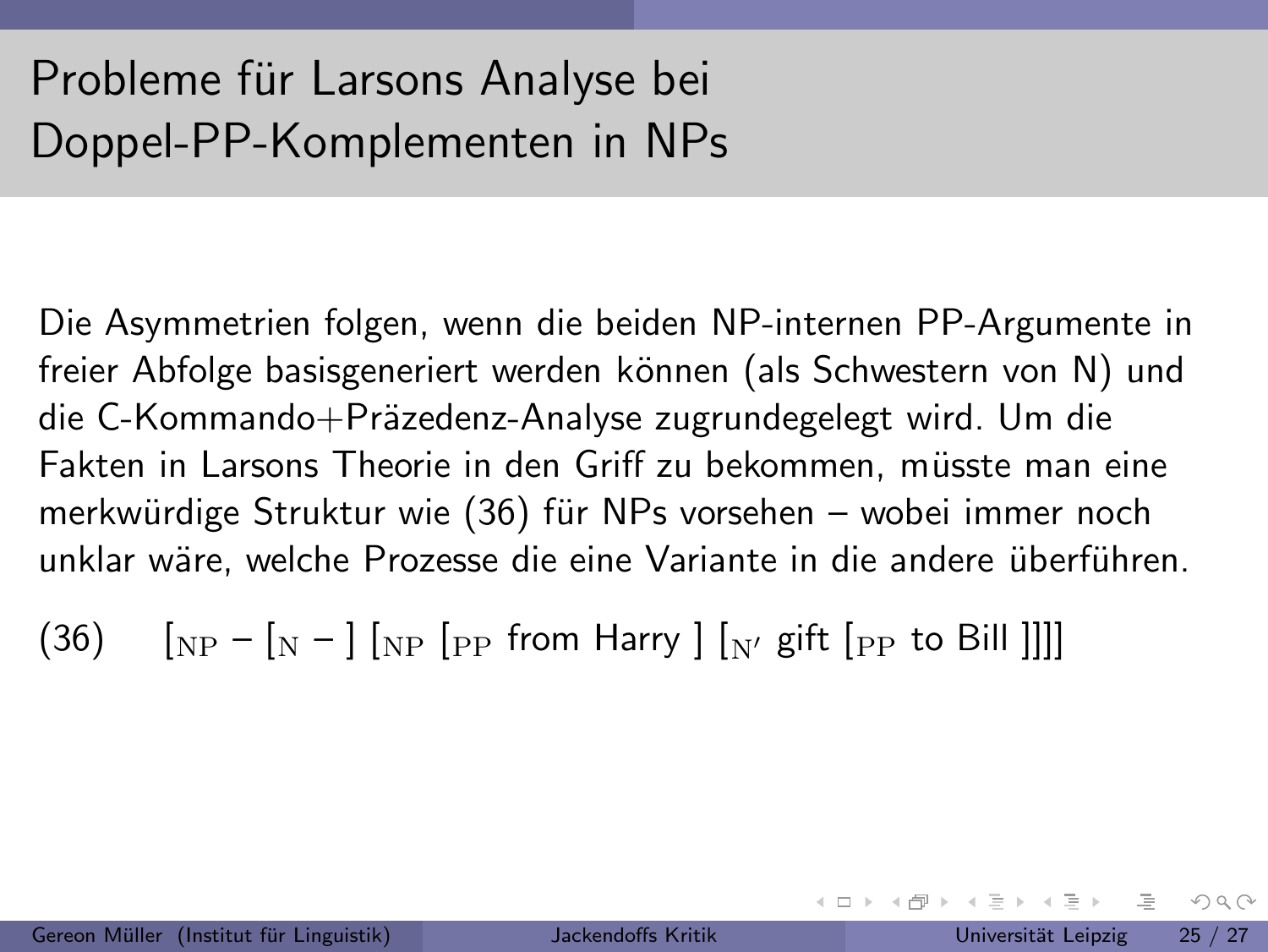Die Asymmetrien folgen, wenn die beiden NP-internen PP-Argumente in freier Abfolge basisgeneriert werden können (als Schwestern von N) und die C-Kommando+Präzedenz-Analyse zugrundegelegt wird. Um die Fakten in Larsons Theorie in den Griff zu bekommen, müsste man eine merkwürdige Struktur wie (36) für NPs vorsehen – wobei immer noch unklar wäre, welche Prozesse die eine Variante in die andere überführen.

 $(36)$   $\left[\frac{N}{N} - \left[\frac{N}{N}\right]\right]$  [PP from Harry  $\left[\frac{N}{N}\right]$  gift  $\left[\frac{N}{N}\right]$  to Bill  $\left[\frac{N}{N}\right]$ 

Eben diese Struktur wird aufgrund vergleichbarer Evidenz vorgeschlagen von Haider (2000).

 $OQ$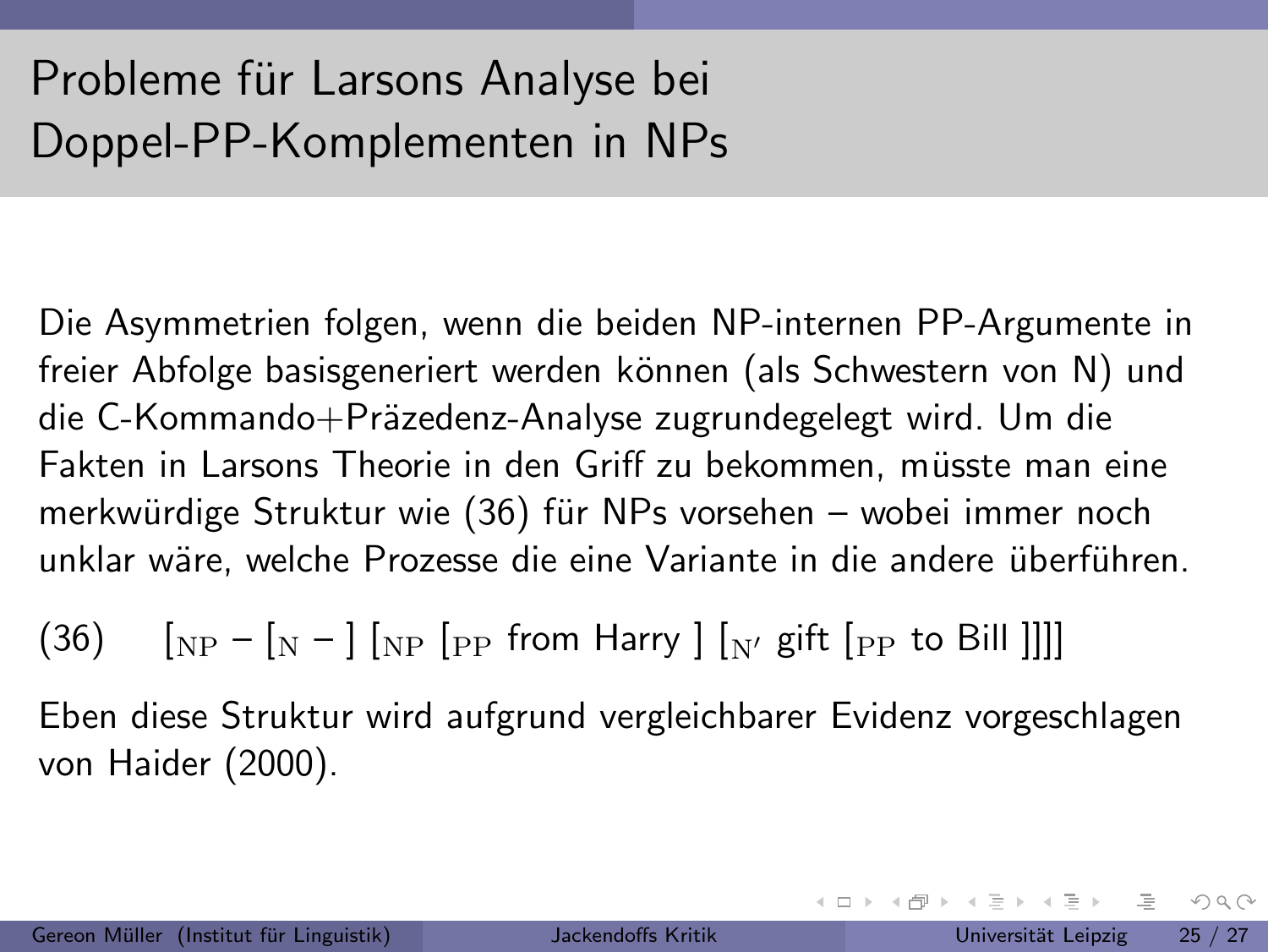Zu lesen für das nächste Treffen: Baker (1988) (pp. 44-66)

 $\equiv$  +

イロト イ部 トイヨトイ

 $\equiv$